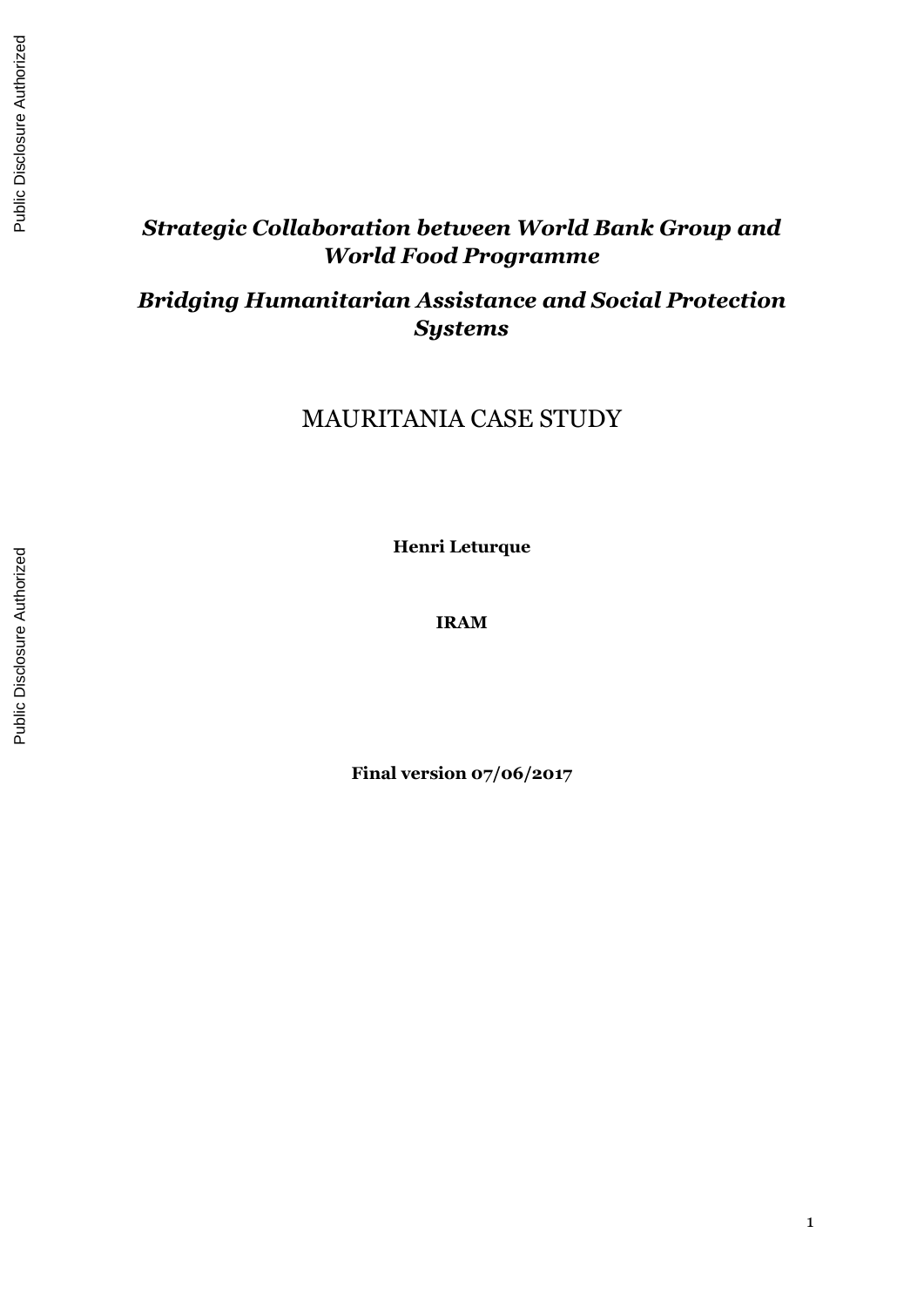# **Contents**

| 2. Context – poverty, food and nutrition insecurity and safety nets in Mauritania 1 |
|-------------------------------------------------------------------------------------|
|                                                                                     |
|                                                                                     |
|                                                                                     |
|                                                                                     |
|                                                                                     |
|                                                                                     |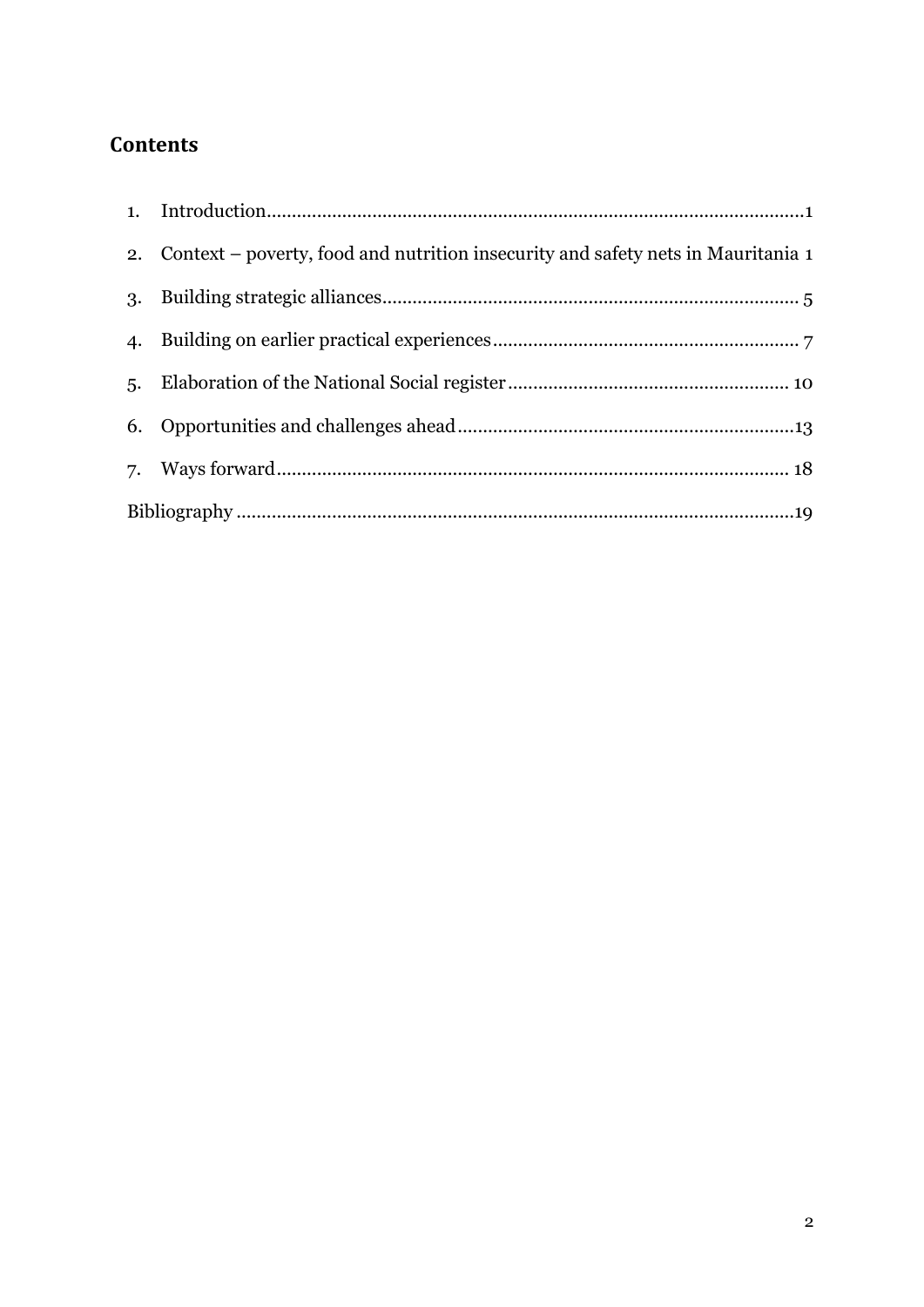## <span id="page-2-0"></span>**1. Introduction**

This review is part of a multi-country collection of case studies showing that humanitarian assistance and national safety nets are not necessarily mutually-exclusive. In particular, country cases will provide a fresh examination of the ingredients and conditions under which international humanitarian assistance (with support from WFP) and national safety net programs (with support from the WBG) could better coexist and converge, as well as challenges – including failures – in doing so. Cases will cover contexts where humanitarian assistance built on national social protection systems to deliver emergency response; experiences in using humanitarian response to contribute to the building blocks of longer-term national social protection systems; cases of institutional coordination between disaster risk management, social protection and humanitarian response agendas; and direct operational financing between WBG and WFP under exceptional circumstances of disrupted state capacities.

Lack of sustainability and limited coordination of programs launched as emergency responses is a classic scenario. However, reorienting funds towards purely preventive measures in a context where vulnerability to food and nutrition insecurity remains very high is difficult to justify, both on humanitarian and political terms. The story of WFP, the World Bank and others collaborative efforts initiated in 2011 in Mauritania is that of trying to build on different institutional strength and experiences to support the country find a way through this deadlock. The aim of these collaborative efforts are to help the country adopt a social safety net model that is better targeted, that contributes to address chronic poverty and vulnerability, and that responds to conjectural shocks in a predictable way. Such a vison is shared by both the WB and WFP and is the cement of documented partnerships in Mauritania. The element that concentrated collaboration efforts so far is the development of a National Social Register (NSR) of priority target households for social protection programs including such a safety net system.

## <span id="page-2-1"></span>**2. Context – poverty, food and nutrition insecurity and safety nets in Mauritania**

## *Poverty and vulnerability to food and nutrition crises in Mauritania*

Mauritania lies at the border between the Arab Maghreb world and the western side of the Sahel, with above 3.5 million inhabitants and an immense  $-1$  million km2  $-$  and mainly arid territory. Economic growth has been very dynamic over the last decade, mostly supported by mining exports and fisheries. The country acquired the status of lower-middle income country in 2014, with an income per capita above US\$ 1,160 (PPP) since 2013. The country is experiencing a very rapid urbanization process, with over 48% of the population living in urban areas, and about 1/4 of the population living in Nouakchott area.

Despite these structural changes and recent economic growth, the country faces serious challenges. First, while poverty incidence has declined over the recent years (see table 1), it remains high, particularly in rural areas, and has stagnated. Urban poverty, though lower, is growing in relative absolute terms. Second, the country food consuming is very dependent on import, making the country vulnerable to variation of world and regional food markets. Beyond this dependence on imports, national food and livestock production is strongly dependent on climatic fluctuations, and experiences severe fluctuations, such as in 2012 when domestic food production dropped by 75%. Moreover, despite economic growth the country has made relatively more limited progress in terms of education, health, and gender inequality. Finally,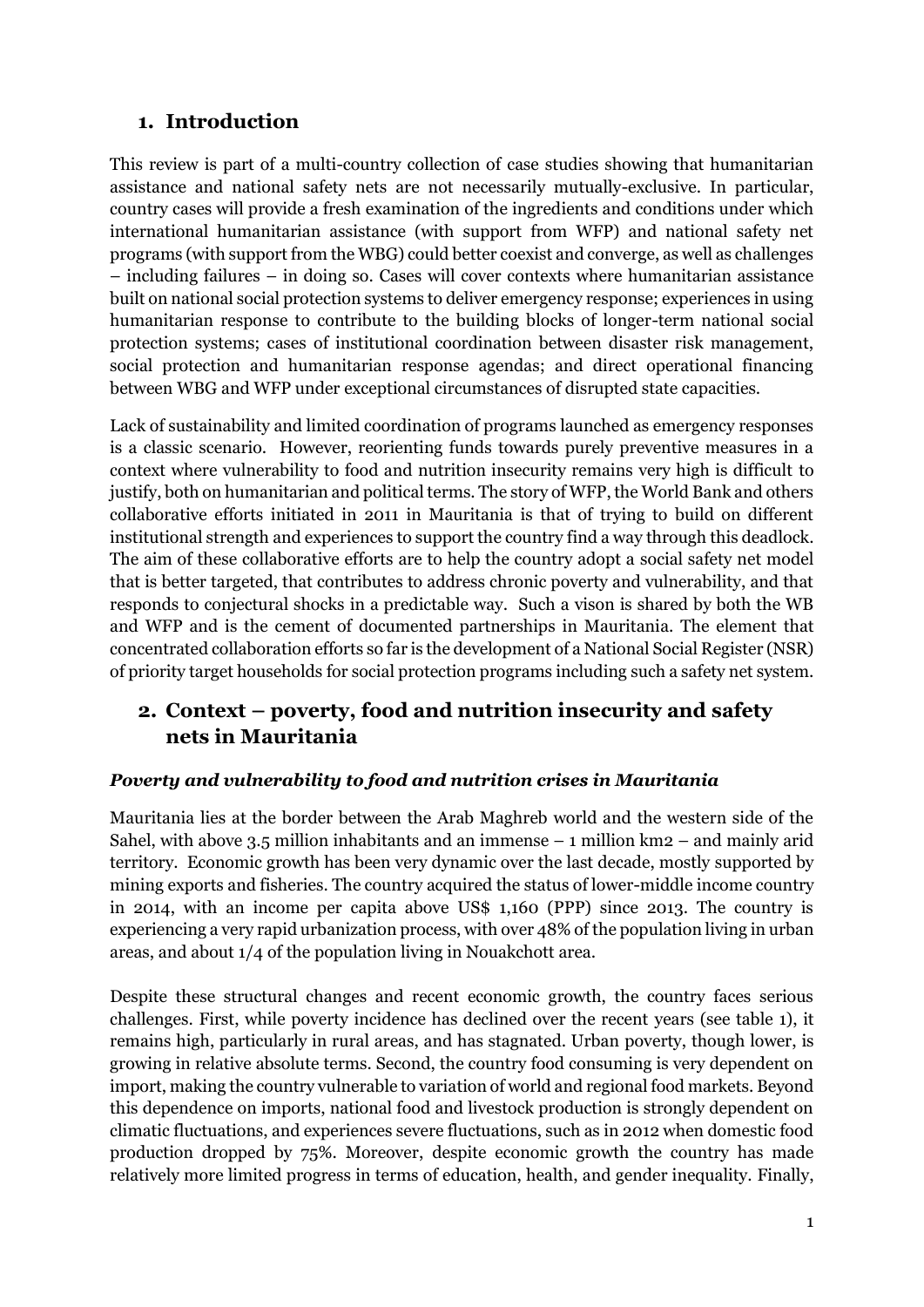the Mauritanian society remains very fragmented, with in particular poverty rates much higher in southern parts of the country.

| Year | extreme poverty |            | poverty     |            | Number of | <b>Poverty threshold</b> | <b>Extreme poverty</b> |
|------|-----------------|------------|-------------|------------|-----------|--------------------------|------------------------|
|      | <b>NKTT</b>     | <b>RIM</b> | <b>NKTT</b> | <b>RIM</b> | poor      | (MRO/year/person)        | threshold (MRO)        |
| 2000 | 12,3            | 31,4%      | 25,1        | 51%        | 1348976   | 72 600                   | 54880                  |
| 2004 | 10,9            | 28,8%      | 25,9        | 46,7%      | 1 390 344 | 94 600                   | 71 550                 |
| 2008 | 4,8             | 25,9%      | 15,6        | 42%        | 1408759   | 129 600                  | 96400                  |
| 2014 | 5,9             | 16,6%      | 14,4        | 31%        | 1 096 584 | 169 445                  | 126 035                |

**Table 1: Evolution of the incidence of poverty and extreme poverty 1988-2014** 

Source: WB 2014

**Figure 1: Incidence of Food insecurity and under 5 global acute malnutrition in Mauritania**



Source: WFP. Notes: PH - Post Harvest, L - Lean season, GAM - Global Acute Malnutrition

As a result of persisting poverty and inequalities, combined to Mauritania's vulnerability to environmental and economic shocks, large portions of the population are still experiencing food and nutrition insecurity, reaching very high levels during lean seasons. Food security and nutrition data (Figure 1), suggest that around 25% of the population is food insecure and the malnutrition rate is fluctuating around emergency thresholds with not substantial progress over the last 8 years.

#### *Safety net programs in Mauritania under the 2012-2016 period*

This section very briefly presents main safety nets programs operated in Mauritania over the 2012-2016 period. The purpose of this section is illustrative. It gives an overview of the diversity and heterogeneity of these programs, but doesn't enter into the details of each program category. The targeted plurennial cash transfer programs adopted by the Government of Mauritania with WB support in 2013 is not presented in this section but later in the document. Its implementation started late 2016 at a limited scale and is planned to be implemented at full scale by 2020.

#### *National programs*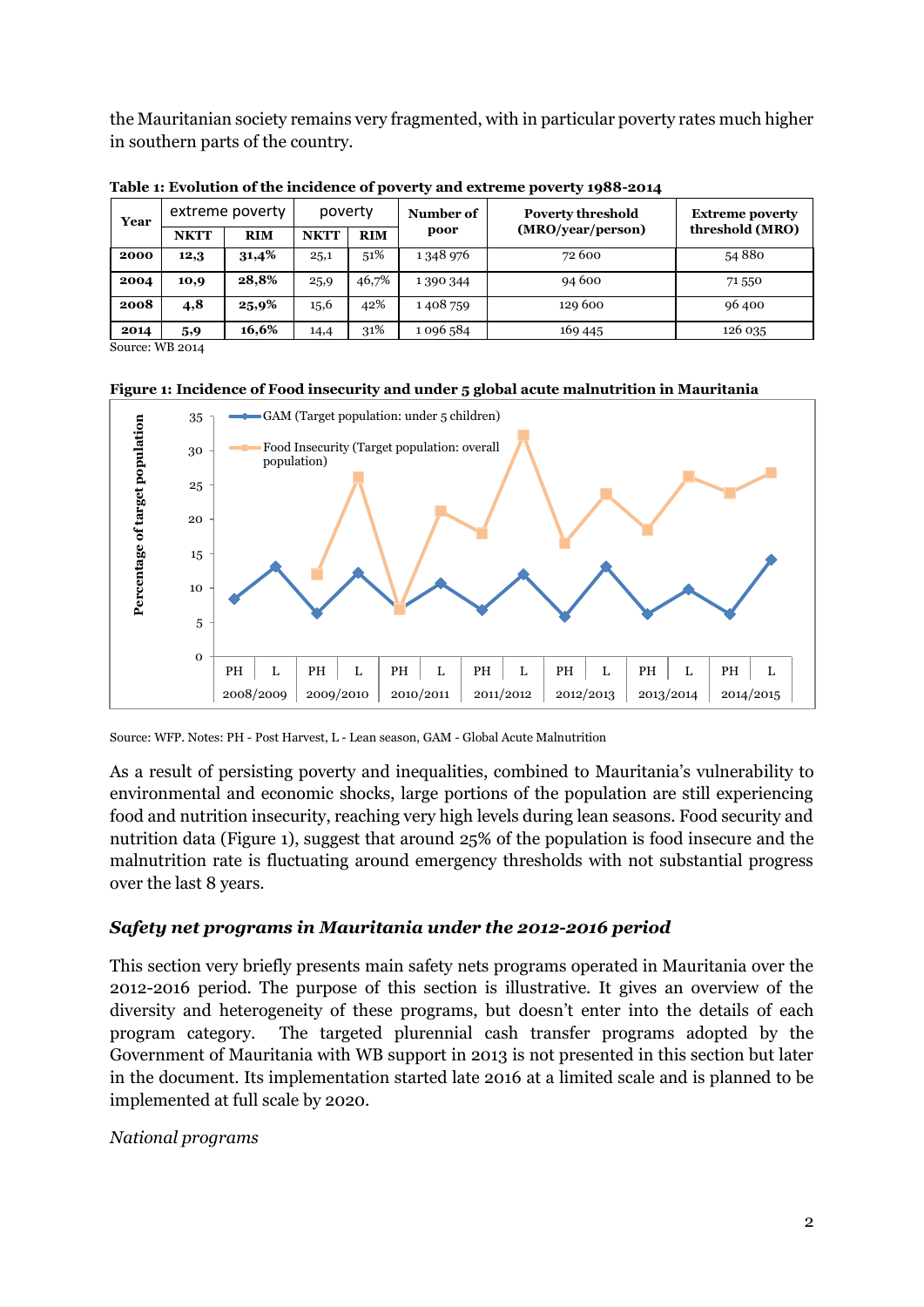Since the 2007/2008 World food and energy prices crisis, the country is subsidizing energy prices. In response to the 2011/2012 drought, the country adopted the *Emel* (hope) program, combining a human food security component and a livestock feed subsidy program.

The *human* food security component is largely food based: until 2014, it combined food distributions, with restocking of village cereal banks and, most significantly the *Boutiques Emel* (a network of over 1,200 shops selling basic food items at subsidized prices). While restocking of cereal banks has been abandoned, and food distribution are now only used for emergency response purposes, the *Boutiques Emel* program is still running though with lower volumes than in 2012/2013. The *livestock* component consists of subsidized sales of livestock inputs (feed and medicines) to livestock owners.

National safety nets programs have represented up to 5.4 percent of GDP (18.1 percent of Government spending, including fuel subsidies) in 2012. Energy subsidies are not targeted (and therefore benefiting most to the most important energy consumers – that is the better off populations). The *Emel* program targeting principles vary across components. Emergency distribution and restocking of village cereal banks are mostly targeted on geographic basis (repartition of benefits are left to community decision), while *Emel boutiques* and the livestock component combine geographic targeting element (location of subsidized selling points) and a self-selection element (low quality of products and/or quantities limitations). Resources invested in these social safety nets almost halved between 2012 and 2013 (WB 2013) and kept declining since as sustaining related financial efforts was difficult for the country with the decline of iron international prices.

Mauritania joined the African Risk Capacity (ARC) risk pooling system since 2012, and benefited from ARC payments following the 2015 drought. ARC disbursements are conditioned by the presentation and validation of an operational plan, including a geographic and individual targeting strategy.

#### *International assistance*

The 2011/2012 food and nutrition crisis, as well as the consequences of the Malian crisis led to increase international support to Mauritania.





Source : OECD, OCHA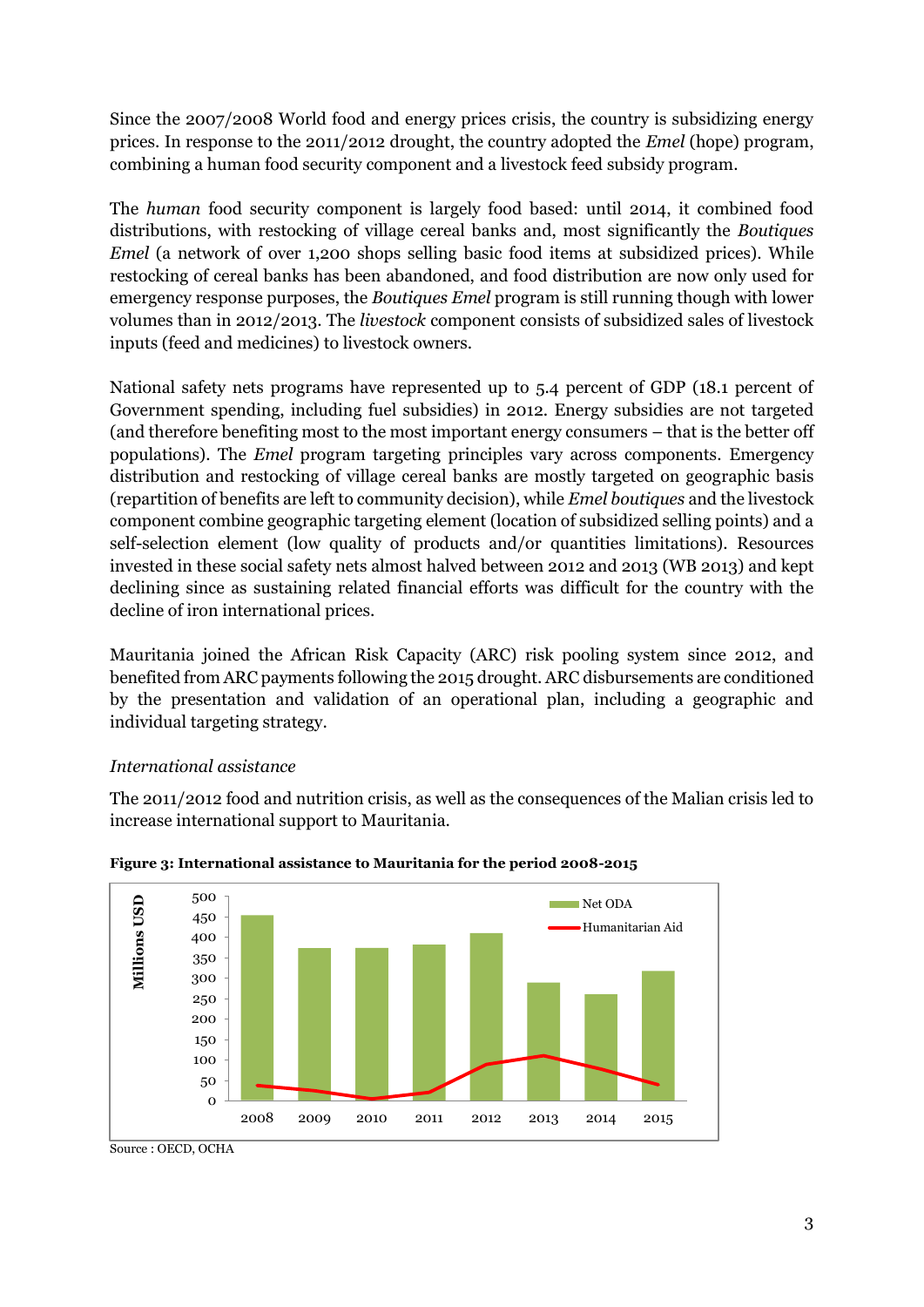WFP contributed to support the CSA to implement emergency food distributions as well as restocking of villages' cereal banks. WFP also supported the Food Security Commissariat (CSA) in mobilizing resources and implementing the nutritional component of the national response (nutritional supplementation to malnourished<sup>1</sup> children and pregnant and lactating women). In 2011, WFP support targeted up to 9 *willayas*, covering Nouakchott and the entire southern part of the country. Since 2015, WFP intervention targeted a reduced number of regions and excluded Nouakchott.

Beyond these food based safety nets, international actors (NGOs and UN agencies, mostly with EU support) developed cash transfers targeted southern *willayas* of the country.

The repartition of international assistance efforts among southern *willayas* is influenced by the results of bi-annual food insecurity and nutrition analyses, coordinated by the Food Security Observatory (OSA), with WFP and UNICEF support. Within southern *willayas*, geographic targeting is the result of a combination of factors: (1) the geographic repartition of implementing partner capacities, (2) historical analyses of food and nutrition insecurity risks (3) disaggregated analysis of regular food security analyses (although not statistically representative), (4) local coordination among actors to reduce overlaps, and (5) identification of priority communes through participatory processes involving local authorities. Individual targeting is the result of a process combining: (1) assumptions on local incidence of food and nutrition insecure populations based on seasonal analyses as well as on livelihood profiles (classifying populations into 4 categories: very poor, poor, average and better-off, and describing associated socio-economic characteristics) representative of the area, (2) community based targeting of households matching with pre-identified household criteria rather than quotas per localities, (3) verification of targeted households socio-economic characteristic though a survey process. Complaint handling mechanisms have been put in place to reduce the risks of exclusions errors.

Coverage targets vary each year, depending on available information on severity of the food and nutrition insecurity: in bad years such as 2012 and 2015, "poor" and "very poor" households were supported, and the response period could be extended out of the lean season, while in better years (e.g. 2016), assistance was provided only to "very poor" and solely during the lean season.

The volume of assistance per household is variable among operators, depending on organizational technical policies as well as on available funding. ECHO funded NGO operators progressively aligned their standards to cover monthly 75% food expenditure for households of 8 people (about 24,000 MO<sup>2</sup> per month). In 2015 and 2016, WFP planned to distribute reduced amounts per month (12,000 MO), but for longer periods (8 months). From 2012 until now, most operators moved from mixed cash and food transfers to cash only transfers, food items being mostly nutritional supplements. Transfers can be unconditional, conditioned to contribution to community works or coupled with sensibilisation sessions. Actual transfer's volumes often need to be adapted to actual funding availability.

<sup>1</sup> <sup>1</sup> Moderately acute malnourished children. Severely acute malnourished children are receiving a treatment though the health system, with UNICEF and partners support.

<sup>2</sup> Mauritanian Ougya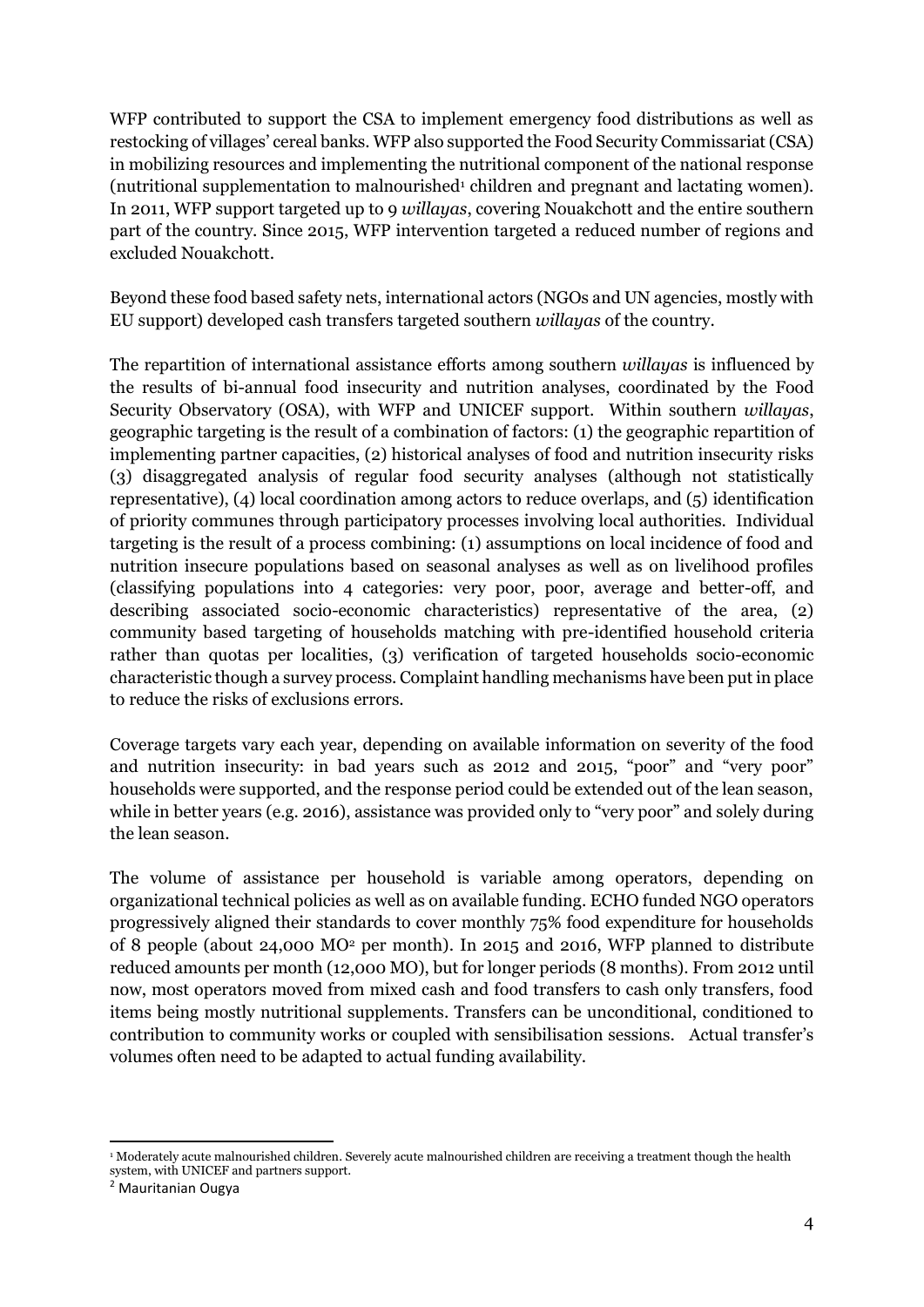Both national program and international assistance safety nets in Mauritania have been initiated as emergency responses mechanisms. A major divergence however relates to targeting strategies. National programs are either not targeted (energy subsidies) or use self-targeting strategies (*Emel* shops), while humanitarian responses were geographically and individually targeted, using decentralized targeting approaches. The rationale behind national programs targeting strategies is to avoid geographic gaps - politically difficult to justify - , as well as reduce targeting costs. However, access to *Emel* shops revealed more difficult in rural areas where population density can be very low, and subsidized food sales revealed insufficient to enable access to poorest populations (WB 2014). The rationale behind international assistance strategies was to aim at maximizing the cost effectiveness of a response constrained by resources limitations, but running the risk of inequitable targeting at national scale. While chronic and seasonal food and nutrition insecurity remained high since the 2012 crisis, these responses have been perpetuated, but also gradually downscaled and concentrated in time during the lean season. Beyond lack of financial sustainability of these emergency programs, the other limitation is their lack of transformative impact. Although much still need to be done, progress towards reforming these systems have happened since 2011.

The following sections of this report document three dimensions of the collaborative efforts to support the country adopting a targeted, transformative and responsive safety net are documented: (1) strategic alliances developed at country level, progressively developing a shared vision of priorities, an in particular that of a more predictable and better targeted emergency response mechanism, articulated with a permanent social transfers program targeted at the most vulnerable populations; (2) lessons learnt from practical experiences implemented of targeted social transfers in Mauritania since 2010; (3) the national register design and development process.

# <span id="page-6-0"></span>**3. Building strategic alliances**

## **Benefiting from a favorable policy environment at global and regional level**

Although this trend was initiated earlier, the 2012 food crisis in the Sahel marked an inflection point in the regional policy environment. Commitments were made at global, regional, and country level to move away from primarily responsive approaches to crises, considered ineffective but also inefficient. Sahel is a priority region for resilience building policies adopted by major donors<sup>3</sup> . At regional level, the AGIR alliance was initiated. The UN adopted similar orientations (e.g. World Bank 2016 for deeper analysis). In 2011, WFP revised it safety net policy (WFP, 2011), asserting an objective to contribute to develop national systems. The 2015 WFP resilience policy underlines the need for vulnerable populations to be supported by a combination of complementary services, "*beyond the capacity of any single institution*". The Resilience agenda, embraced by WFP and the WB but also most policy actors, focused on building local and national capacities, inter-sectoral coordination and complementarities, better complementarities and articulations between emergency response and longer term development efforts, and additional efforts to M&E and learning.

Helping the country to develop a shock responsive social protection system was at the interest of these global policy commitments.

**<sup>.</sup>** <sup>3</sup> UKaid 2011, EU 2012, USAID 2012.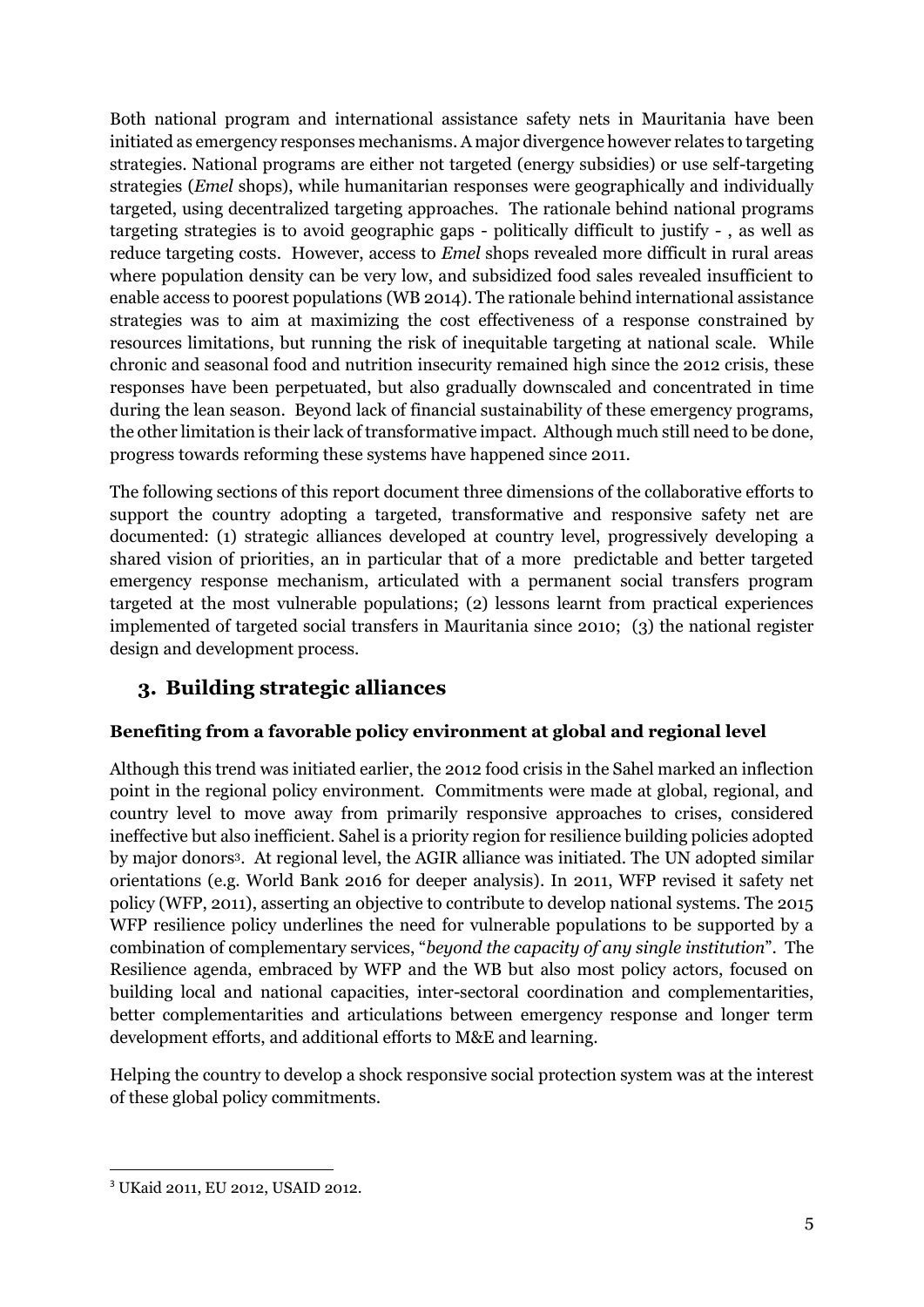#### **Shaping a favorable policy environment at country level**

In Mauritania, a corresponding policy evolution occurred. Formulated in 2011, the country adopted the National Social Protection Strategy (SNPS) in 2013 - a year after the launch of the *Emel* plan -, which established a coherent framework to articulate all social protection instruments, including social transfers. In 2012, the IMF alerted the Government of Mauritania (GoM) of rising public expenditures on untargeted social transfers while national revenues were declining. In 2013, the IMF incited the GoM to adopt a strategic framework for social protection as well as the development of a targeting strategy for social strategies, based on the WFP – CSA experience in Nouakchott (see section 4.2).

Design and implementation of the SNPS was directly anchored at the Ministry of Economy and Finances (MEF) <sup>4</sup> to facilitate multi-sectoral coordination. UNICEF provided technical assistance for the SNPS preparation as well as for the underlying diagnostic analysis (Watson 2010). The SNPS implementation is governed by a steering (CP-SNPS) and technical (CT-SNPS) committee chaired by the MEF and co-chaired by the Ministry of Childhood and Social Affairs (MASEF).

The principle of a national register of poor household was adopted in the 2013 version of the SNPS. This vision has clearly been reaffirmed in the draft version of the SCAPP published in 2016 (RIM-MEF 2016). In 2013, the Government of Mauritania formulated a request to the World Bank to support the country developing a National Social Register as well as a targeted social transfer program. The PNTS (National Safety Net Program), initiated in 2013, is a twofold program: (1) development of a National Social Register (NSR); and (2), implementation of a plurennial cash based social transfer program (*Tekavoul*), targeting 100,000 poor household<sup>5</sup> across the country. Analytical work was conducted by the World Bank to support the design and implementation of the PNTS: an analysis of social safety nets in Mauritania, an impact analysis of the Emel program, and a review of EWS (Early Warning System) in Mauritania. The Development of the NSR was managed by the Social Protection Cell lodged in the MEF until the creation of a national register directorate in 2016, while the implementation of *Tekavoul* was assigned to the Tadamoune agency.

Since 2013, the World Bank and UNICEF provided the most significant support to the governing bodies of the SNPS. WFP is a member of the SNPS governing bodies, and some WFP staff strongly engaged in the technical dialogue related to the NSR design (see 4.2). However, the scope for NGO participation to related consultative processes was relatively limited.

In 2016, at the initiative of the World Bank and WFP, a group of international stakeholders (including UNICEF, FAO, ECHO and NGOs) initiated strategic discussions on how to strengthen the crises prevention and management systems in Mauritania. The initial talks have focused on early warning systems and contingency and response planning, and coordination. The intention of this initiative is not to add an additional layer to the coordination forums in Mauritania, but to define a common vision of policy and technical dialogue priorities with the national institutions prior to approaching them with concrete suggestions.

**<sup>.</sup>** <sup>4</sup> Until 2016, the Ministry of Economy and Finances (MEF) was named Ministry of Foreign Affairs and Development (MAED), but to avoid confusion, the current acronym is used throughout this report.

<sup>&</sup>lt;sup>5</sup> Targeted households are to benefit of 15,000 MO every 3 months. This transfer value has been calibrated as an income complement. Its cumulated annual value is lower than the cumulated value of seasonal transfers operated by NGO and targeted to food insecure households calibrated to cover 75% of Households food expenditure over the lean season.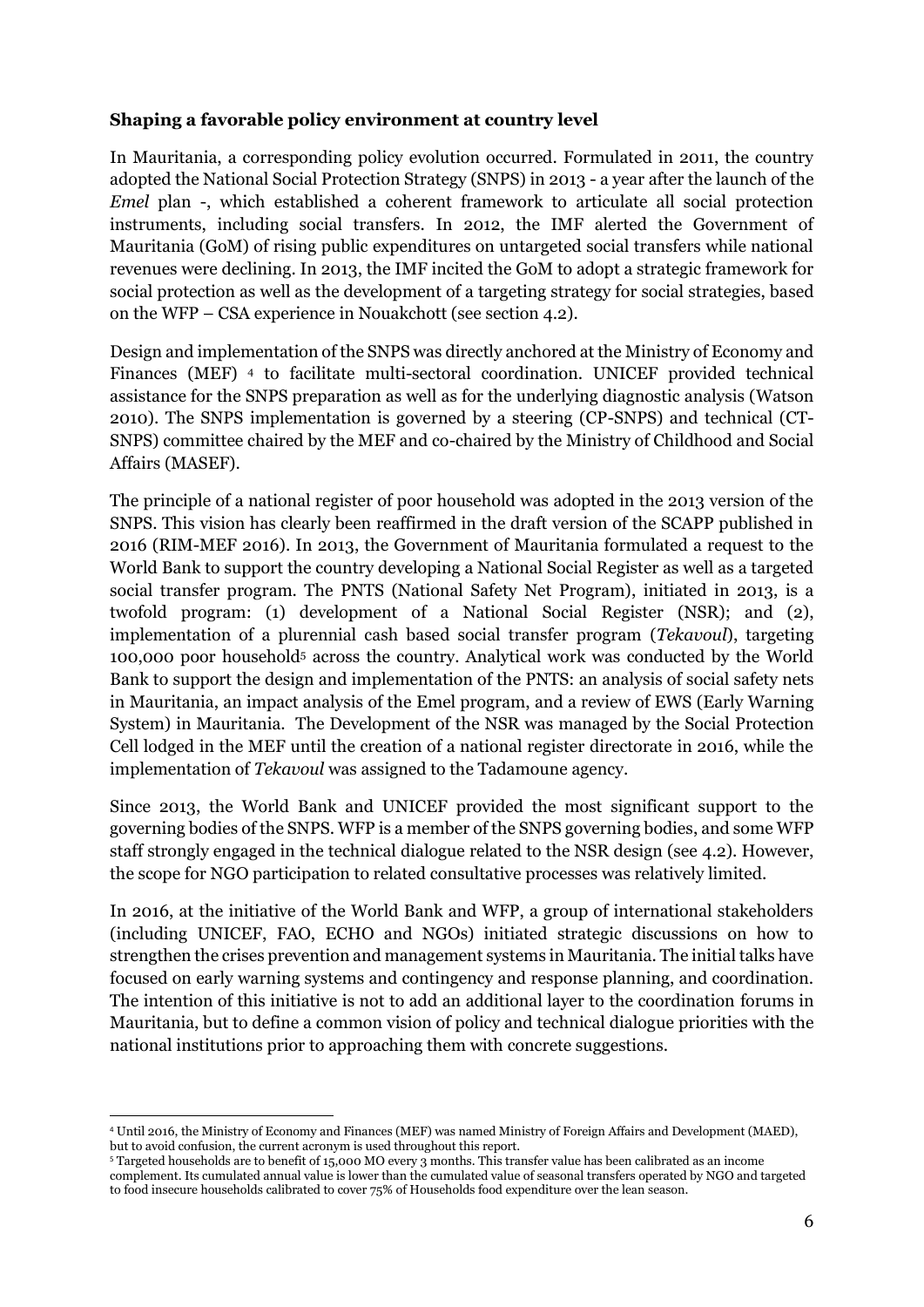# <span id="page-8-0"></span>**4. Building on earlier practical targeting experiences**

## *Cash transfers funded by the European Union (EU) since 2011*

Like in all other countries of the Sahel region, humanitarian actors progressively moved away from food based intervention to cash based interventions. Beyond the adoption a new transfer modality, cash based experiences were associated to the development of harmonized targeting approaches.

In Mauritania, the EU delegation funded a program of four experiences of "cash based social safety nets", initiated in 2011, and respectively implemented by ACF, Gret, the French Red Cross and WFP. The WFP pilot program was implemented Nouakchott and in rural areas (Gorgol). This initial cash based experiences was followed by a "post 2012 crisis" program, implemented at higher scale through the same actors, and leading UNICEF, FAO and WFP to design and implement a joint approach associating cash based social transfers with complementary .

While Humanitarian actors progressively adopted cash a default transfer's modality for social transfer, they also worked on harmonizing their targeting approaches. This approach used by humanitarian actors is derived from the Household Economy Analysis (HEA) framework, of which the use has been developed in the Sahel with the EU support since the mid 2000's and generalized since 2012<sup>6</sup> . The method is based on the following key elements:

Geographic targeting based on:

- An historical analysis of vulnerability and risks: The historical approaches in Mauritania (ZAR: Risk Areas Identification) has been reinforced by the analysis of 9 livelihood zones in Mauritania (5 were initially analyzed in 2011) and the introduction of integrated risk analyses (e.g. Integrated context Analysis (ICA) - WFP).
- A conjectural analysis of food and nutrition vulnerability (OSA analysis supported by WFP, FEWSNET, UNICEF and other actors such as ACF).
- Selection of priority communes of interventions though the District Development Committees (CODEP) involving commune representatives and chaired by the district representative (*Hakem*).

#### Individual targeting based on:

- The determination of target number of beneficiaries by locality based on conjuncture and vulnerability analysis.
- Such targets are indicative and identification of actual household beneficiaries though a participatory process guided by household categories characterized by livelihood zone profiles and complementary targeting criteria depending on each actor's intervention objectives (e.g. presence of young children within households).
- Verification of compliance of selected households with targeting criteria though administrative verification of beneficiary lists (verification surveys).
- Progressive generalization of complaints handling mechanisms to manage potential exclusion errors.

<sup>1</sup> <sup>6</sup> *www.hea-sahel.org*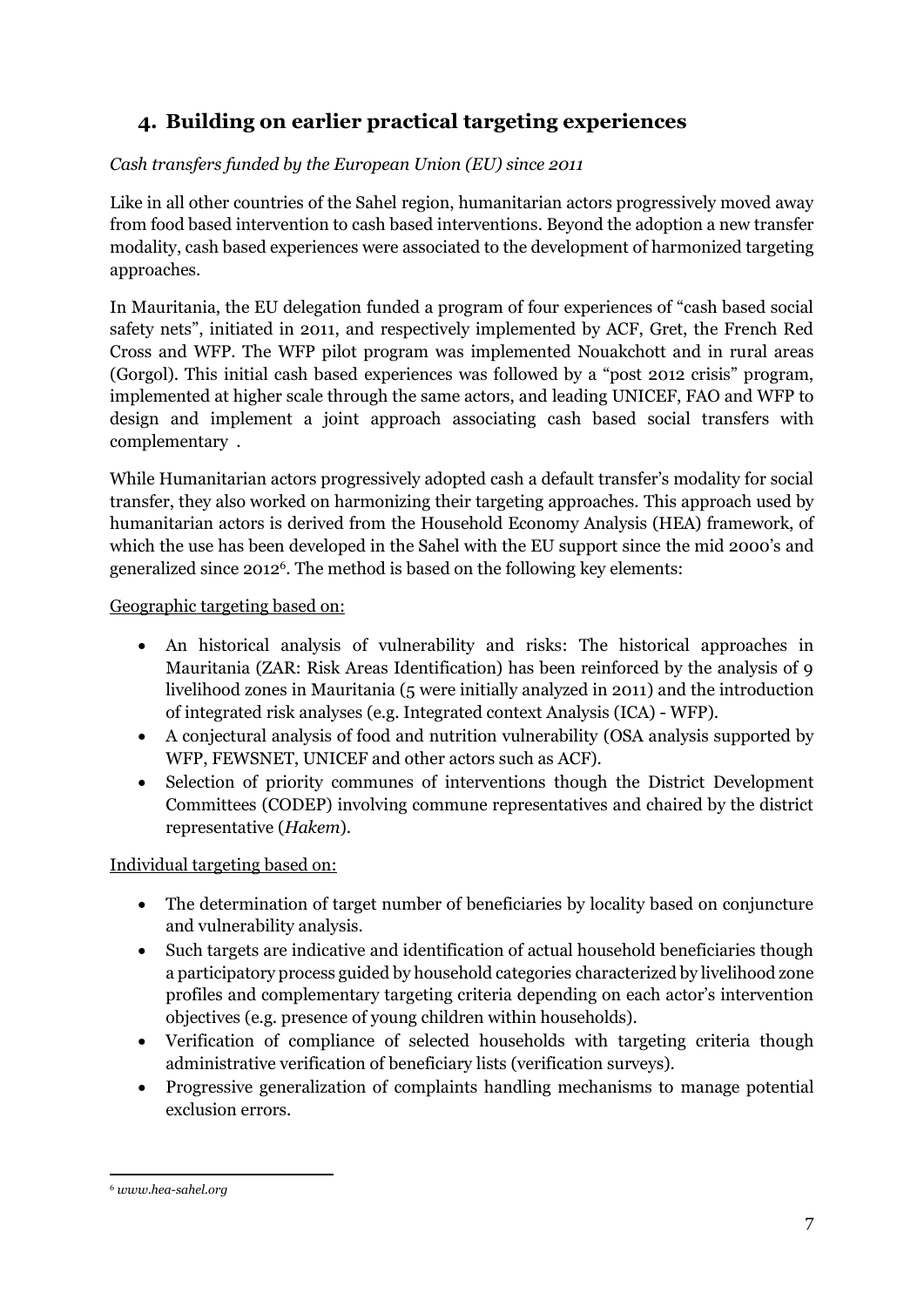Beyond convergence of targeting methodologies, documentation of experiences initiated in 2011, particularly those implemented by NGOs (e.g. CFR 2013, Oxfam 2013), generated technical exchanges about transfer's frequencies, amounts, conditionality, complementary measures, and well as transfers methodologies (mobile banking, vouchers…).

These EU funded programs were important to develop and show case practical experiences of plurianual cash transfers. International and national operators involved in such experiences are in a position to engage in technical dialogue on targeting approaches and cash based social transfer modalities. However, two elements constrain the influence of such experiences on national programs. First, the institutionalization of the "cash" community of practice group has until been very limited, due to a mutual defiance between National institution and NGOs in Mauritania. Second, the idea of community based targeting guided by household categories characteristics rather than by predetermined local quotas<sup>7</sup> . This second difference is fundamental, for NGOs, it is the condition for the targeting process to be conjuncture-sensitive as well as to approach right-based principles, while for the Government institutions and the PNTS, it is criticized for being too sensitive to local manipulations, including elite capture.

Learning from such experiences could be captured and shared though a community of practice. A "*cash group*", originally lead by WFP was initiated with the 2011 EU funded experience. This group benefited from continuous financial support from the EU and was affiliated with the *Calp8*. Humanitarian actors, and in particular the "*cash group*", progressively moved from technical coordination among humanitarian actors to more actively prioritizing engagement with Social Protection dynamics. The MEF and Tadamoune joined the Cash group in September 2015, which renamed itself "cash and social protection working group", and adopted an advocacy strategy, of which one of the main objective was to institutionalize dialogue between its members, the Government institutions and donor agencies around cash transfers and social protection issues. Although the institutional anchorage of this group is limited<sup>9</sup> , and although it still is very focused on cash transfers related issues rather than on a broader social protection agenda, the trajectory of the cash working group as well as it engagement in technical dialogue around the NSR demonstrate the role that its members are willing to play in support the implementation of the SNPS.

#### *CSA-WFP cash transfer program in Nouakchott*

As part of the *Emel* plan, in 2012, the Government of Mauritania decided to target poor households of Nouakchott with cash transfers. The MEF asked WFP and the CSA to establish a register of vulnerable households in Nouakchott that would be eligible to such transfers. Based on its EU funded pilot experience of cash transfers in urban context, WFP developed a specific targeting strategy for this operation.

The targeting process was supported by the following institutional framework:

 Oversight of a steering committee, chaired by the CSA, and with MEF, WFP, and urban authorities' membership.

**<sup>.</sup>** <sup>7</sup> While local quotas are used to establish the NRS, see section 5.

<sup>8</sup> *www.cashlearning.org*

<sup>9</sup> It was originally created as a technical working group of the food security emergency coordination group, itself weakly institutionalized. It is not formally connected with the SNPS governing bodies or any other national coordination structure.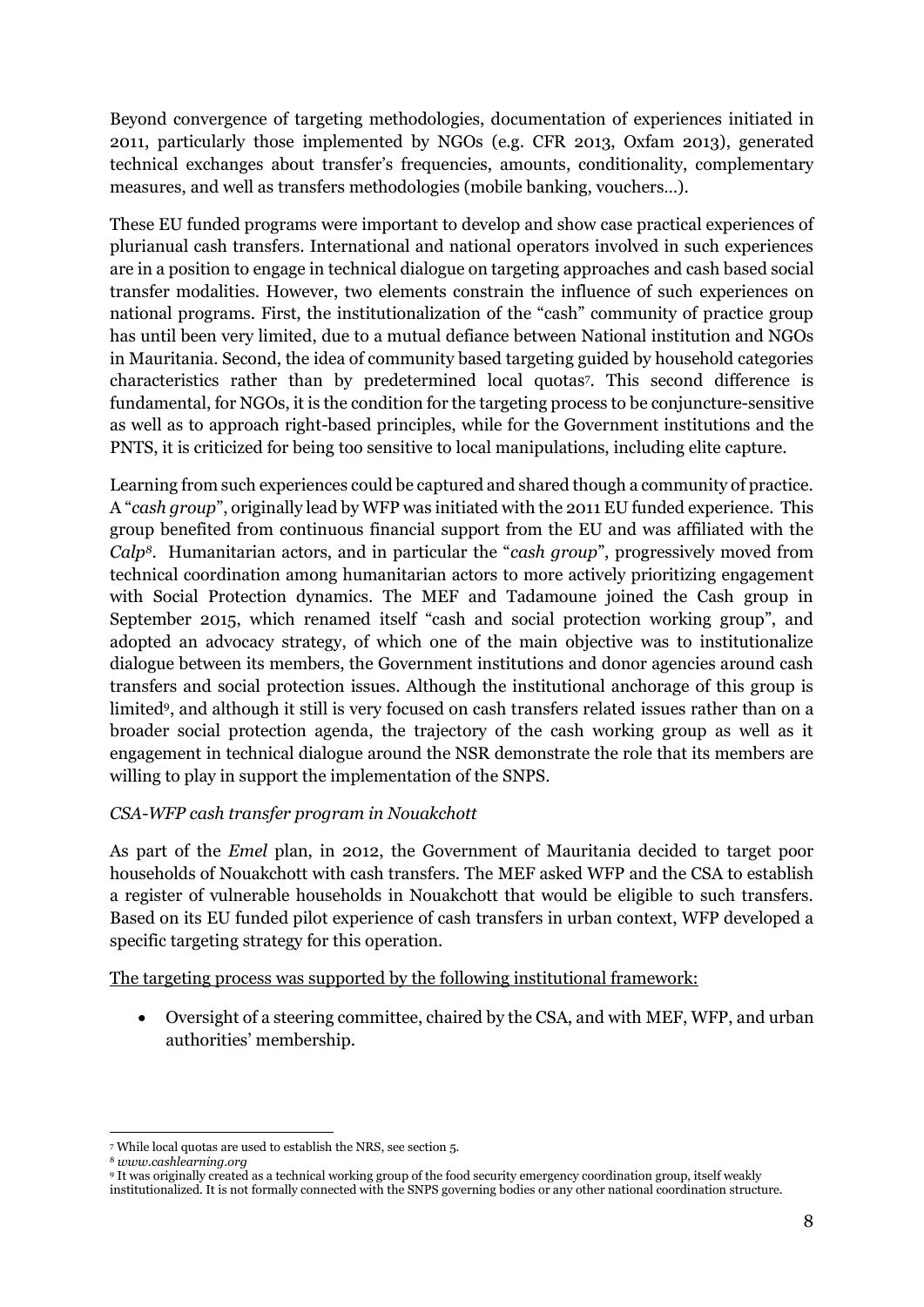- Technical committee, chaired by the ONS, in charge of providing updated demographic information and of establishing quotas par targeting zone (see below for methodological details).
- Supervision committee, responsible for the targeting process supervision at local (Moughataa) level, and chaired by a CSA representative with local authorities' membership.

The targeting process was based on the following methodological approach:

- (1) 10,000 households were initially targeted. Quotas of households to be targeted in 45 targeting zones. Each administrative subdivision (*moughatas*) included from 2 to 8 targeting zones. Quotas per targeting zones were determined by vulnerability index combining calculated as a weighted combination of food and non-food poverty indices calculated using 2008 EPVM<sup>10</sup> data and demographic estimates by the National Office of Statistics (ONS).
- (2) Community-based targeting of eligible households, using had-hoc targeting committee. The targeting process was guided by a list of criteria primarily focusing on foodconsumption (cf. Table 1.a).
- (3) Recording of complaints following the community based targeting process.
- (4) Administration of a verification survey administrated thought the ONS, collecting socio-economic information on all pre-targeted households (Table 2.b), and allowing for a ranking of eligible household according to a composite index.
- (5) In response to a request by the Wally of Nouakchott the Steering committee decided to increase the initial list to be by 2000 households, following the same process. This allowed managing the complaints recorded after the first round.

#### **Table 2: Criteria for CBT and variable for the verification survey**

a. Criteria for the community based targeting process:

Households that don't eat every day.

- Households that accept meal residues from neighbor households.
- Households regularly consuming only a meal a day.
- Households receiving Zakhat or other forms of community support.
- Households with children with clear signs of undernutrition.
- Destitute households with invalid members or young children.
- Women headed households without regular income.
- Households leaving in precarious housing (shelter, tent) without access to water and electricity

b. Categories of variables recorded though the verification survey:

- Demographic information: household composition, head of household, presence of vulnerable groups.
- Housing and sanitation.
- Household income sources.
- Household food consumption.
- Coping strategies and assistance received.

The major differences with that method developed by WFP for urban context and the HEA base method described above and mostly used in rural contacts are (1) that all Moughata of Nouakchott were covered, which eliminated the need for the intervention of local authorities in the selection of priority geographic zones for the intervention ; and (2) number of household targeted by zones were primarily determined through administratively determined quotas,

1

<sup>10</sup> Household Poverty and Living Conditions Survey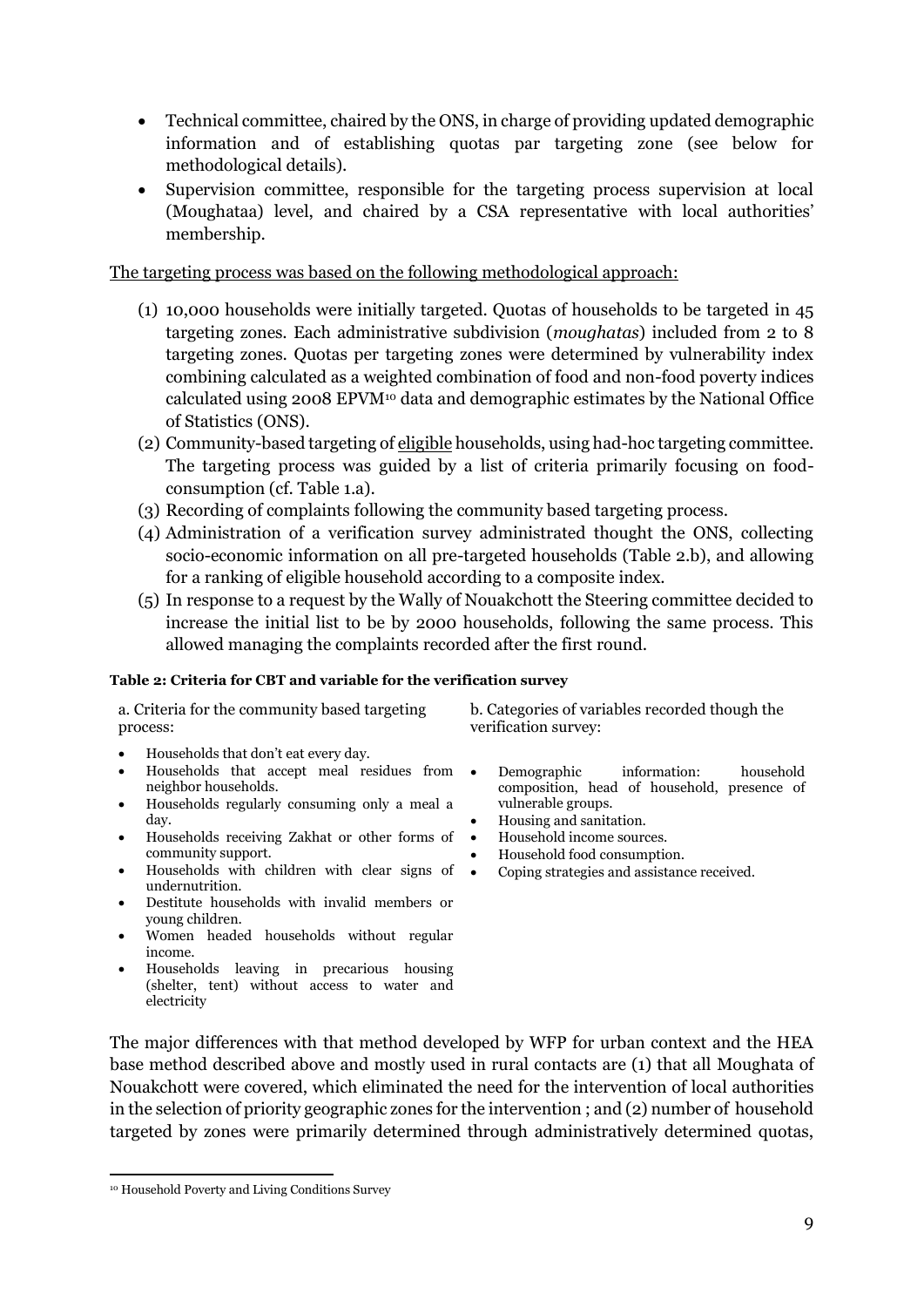rather than determined as the result of a community based targeting process guided by targeting criteria.

The "register" of vulnerable household established though this approaches was used for successive cash transfers operations in Nouakchott (2012, 2013, and 2014). The analysis of registered households revealed high vulnerability among targeted household, validating the accuracy of the method.

However, despite the complaint handling system and the readmission of 2000 households, there was limited information about exclusion errors. The initial cash distributions went very well, however, the CSA reported accumulating complaints non-registered households and social tension after 3 years of distribution. Cash transfers in Nouakchott neighborhoods are now stopped.

# <span id="page-11-0"></span>**5. Elaboration of the National Social register**

As mentioned above, the SNPS formulation process (2011) and the IMF political support (2012) have played a critical role to imitate the policy dialogue around the idea of a National Social register. The CSA-WFP experience in Nouakchott in 2012 demonstrated the feasibility of the concept at the scale of the Nouakchott urban area. On the basis of this Nouakchott experience, the principle to roll out the concept nationwide had been agreed by the GoM.

The actual operationalization of the National Social Register concept was then associated with the PNTS, implemented with the WB financial and technical support.

## *Methodological development*

Technical dialogue started in 2014. The World Bank proposed a methodological framework to establish a NSR, combining the following steps:

- 1. Calibration of the NSR based on available poverty (EPVM 2014) and demographic (RGPH 2013) data.
- 2. Community based targeting of households to be registered in the NSR, guided by local quotas based on poverty and demographic data.
- 3. Socio-economic data collection on all households registered in the NSR.
- 4. Verification of the quality of the data.
- 5. Ordering of the households registered in the NSR based on the calculation of a composite poverty index (PMT – Proxy Mean Test).

The strategy to use a community based targeting process has been adopted in all other countries of the region, and household level socio-economic data collection is a standard approach promoted by the World Bank in all countries were NSR development are supported.

Based on this framework, policy and technical discussions were held though the SNPS committees. Benefiting from its experience in Nouakchott, WFP played a very active role commenting the initial draft of the NSR manual developed by the PNTS team. NGOs were invited to comment on the draft manual though the cash group. Since most national social transfer programs are not targeted, ONG and UN experiences have been critical to strengthen the initial Resister manual.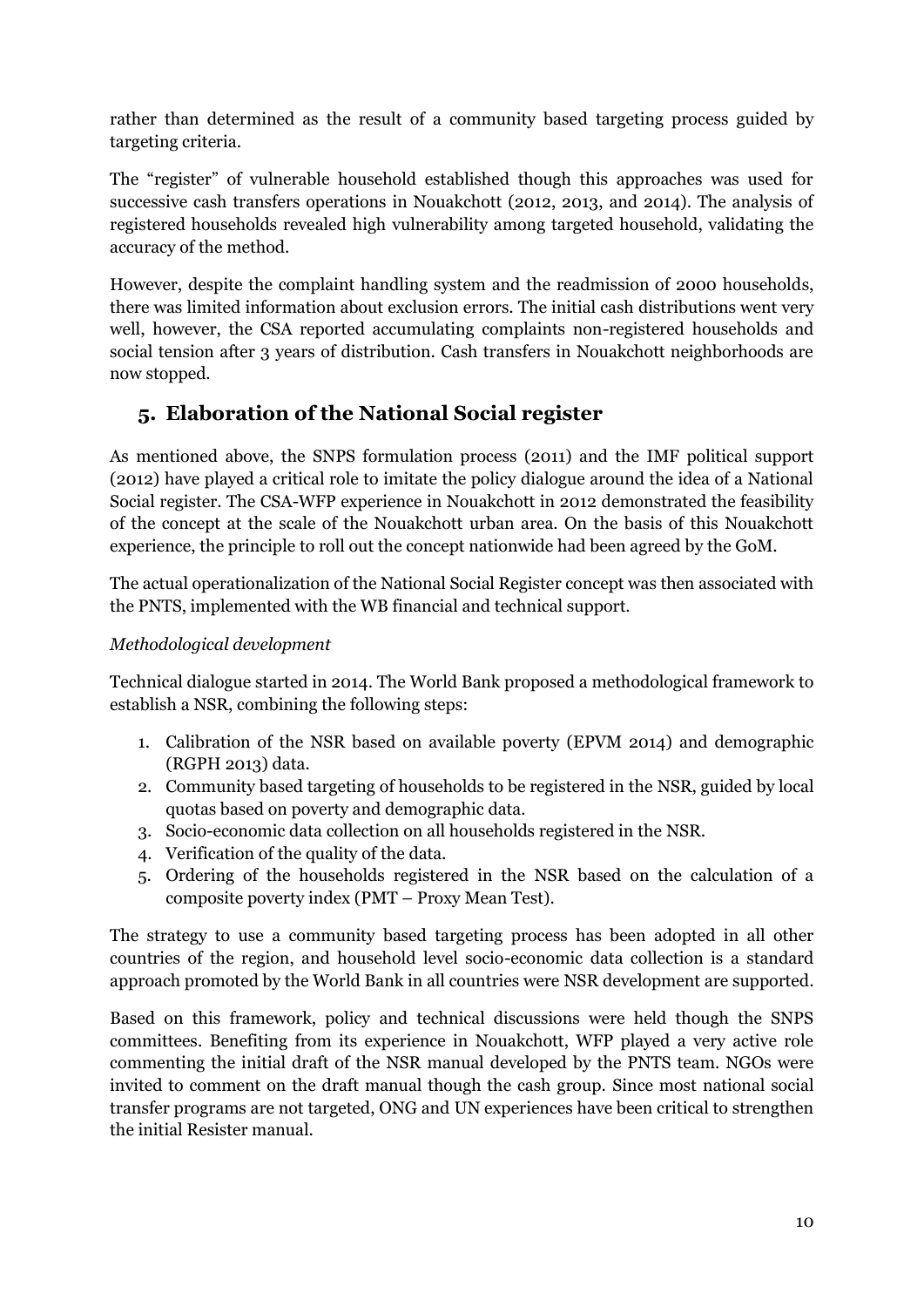A pilot phase of the NSR process occurred in 2015 and led to the formulation of a revised NSR manual in 2016. The main steps of the NSR elaboration process are represented in Figure 2. An important element that needs clarification to potential user programs is that the ordering of NSR households though the PMT is a *Tekavoul* requirement rather than a procedure of the NSR itself.

#### **Figure 2: Key steps of the NSR elaboration process**



#### *Institutional setup*

The National Register was initiated as the strategic component of the PNTS. Since 2016, a direction of the NSR has been created, working under the DGSPD of the MEF. Key partner agencies for the NSR directorates are the ANRTS (national identity cards and numbers), and well as the ONS (statistical analysis and socio-economic household data collection). The first user of the NSR is the *Tekavoul* program, the operational component of the PNTS. First social transfers using the NSR as a targeting instrument took place in December 2016. The register will be accessible to other social programs, for which targeting their beneficiary population within the NSR list is relevant. Each user program could use its own filter to identity its target beneficiaries in the register.



#### **Figure 3: Institutional setup of the NSR**

NB: All members of the SNPS steering and technical are not represented in the diagram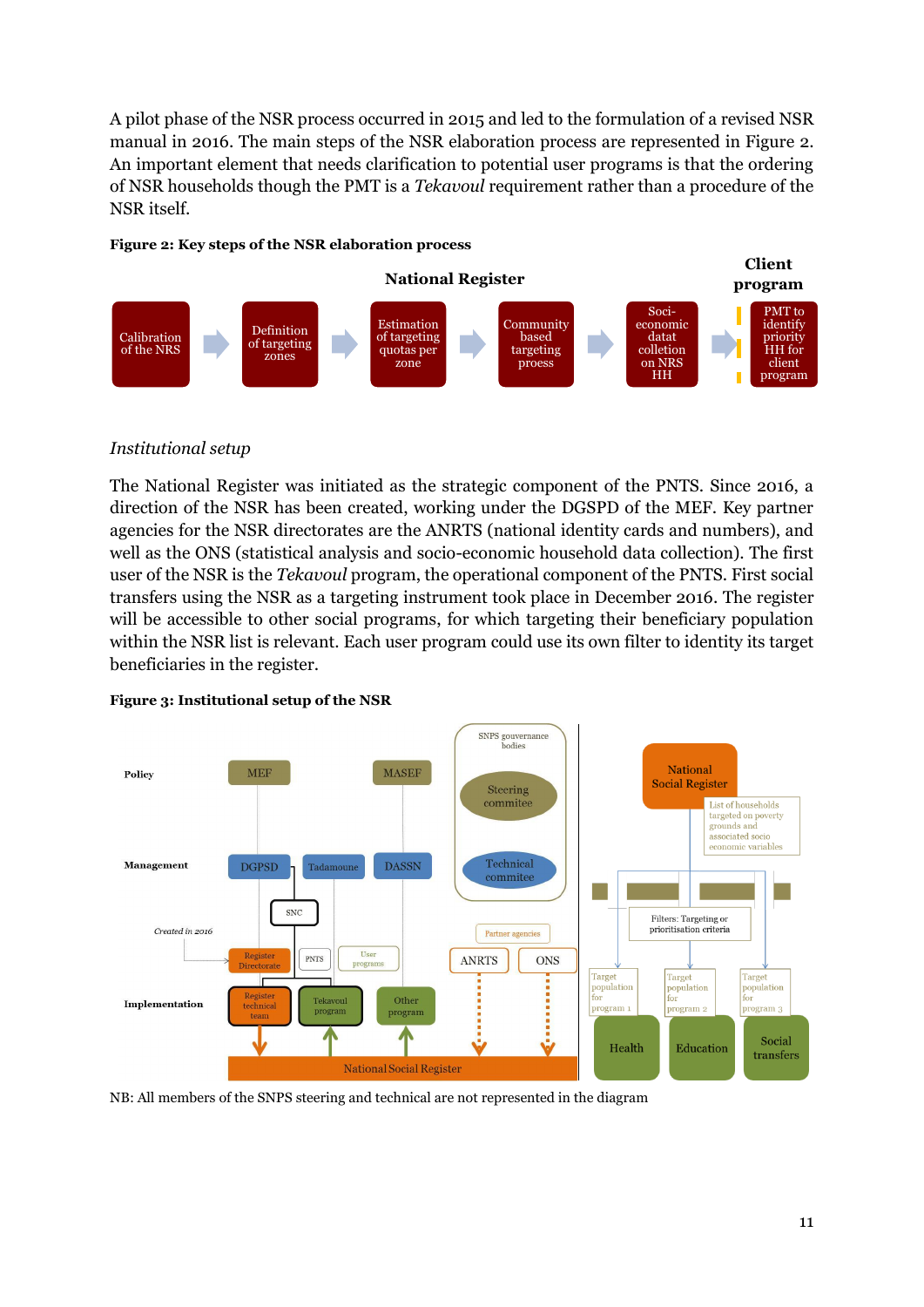#### *Roll out plan*

The roll out of the NSR started in 2016. *Moughatas* with the higher number of poor households estimated on poverty and demographic statistics were priorities. The Registration process was completed in the *Moughata* of M'bout in October 2017. 5 additional *Moughatas* are to be completed in 2017 and the plan is to reach national scale by 2020.

#### *Stocktaking and refinement*

Compared to the methodological development period, more limited external consultations took place during the pilot phase (2015) and the initial steps of the roll out phase (2016). The PNTS focused on moving forward with implementation and perhaps gave lower priority to consultation, while WFP was busy with other priorities (WFP country office was restructured in 2015 and the management team rotated in 2016). The cash group pursued technical dialogue during that period, but with more limited WFP contribution than during the NSR manual elaboration period (2014).

Now that the NSR roll out is moving forward, opportunities for external consultations are reopening. A stocktaking exercise, disseminated to external stakeholders, took place after the roll out of the NSR in M'bout *Moughata*. The dissemination workshop generated questions primarily around quality and representativeness of the community based targeting committee and associated process, as well as on limitations of the NSR process to identify and address potential exclusion errors. This consultation noticeably led to reduce the size of targeting  $a$ reas<sup>11</sup>, as well as test ideas to address exclusion errors such as setting up a green-line. A similar process is being implemented to share lessons from the first social transfer round that took place in December 2016. The NSR strategic interest being to maximize its number of users, it appears quite open to keep adapt the process as roll out is progressing.

## *Growing understanding of and interest in the NSR potential*

Since the adoption of the SNPS (2013) and the launch of the PNTS (2014), the understanding of the NSR potential has significantly evolved in Mauritania. For example, a national primary health care program, supported by the World Bank, is being developed with the intention to become a NSR user.

WFP interest and engagement in technical dialogue with the NSR declined after the pilot phase in 2014, but was renewed since 2016, following a recommendation the evaluation of its country portfolio in 2015. Supporting the development of a shock responsive social safety net system in Mauritania has now become a strategic priority for WFP in Mauritania. WFP is keen to test using the NSR as a targeting too for seasonal transfers or asset building activities. Moreover WFP sees the NSR as a potential instrument for rapid response targeting in case of food security and nutrition crisis.

Further indicators of these evolutions are for example that the cash group, initially very focused on transfers' modalities is now more clearly engaging in technical dialogue with the NSR. ECHO and its operational partners are seeing the potential of the NSR as a unified targeting too which could facilitate complementarities between seasonal or emergency response and plurennial social protection programs. An assessment of the overlap between the populations

<sup>1</sup>  $11$  from 10 down to 5 km radius areas.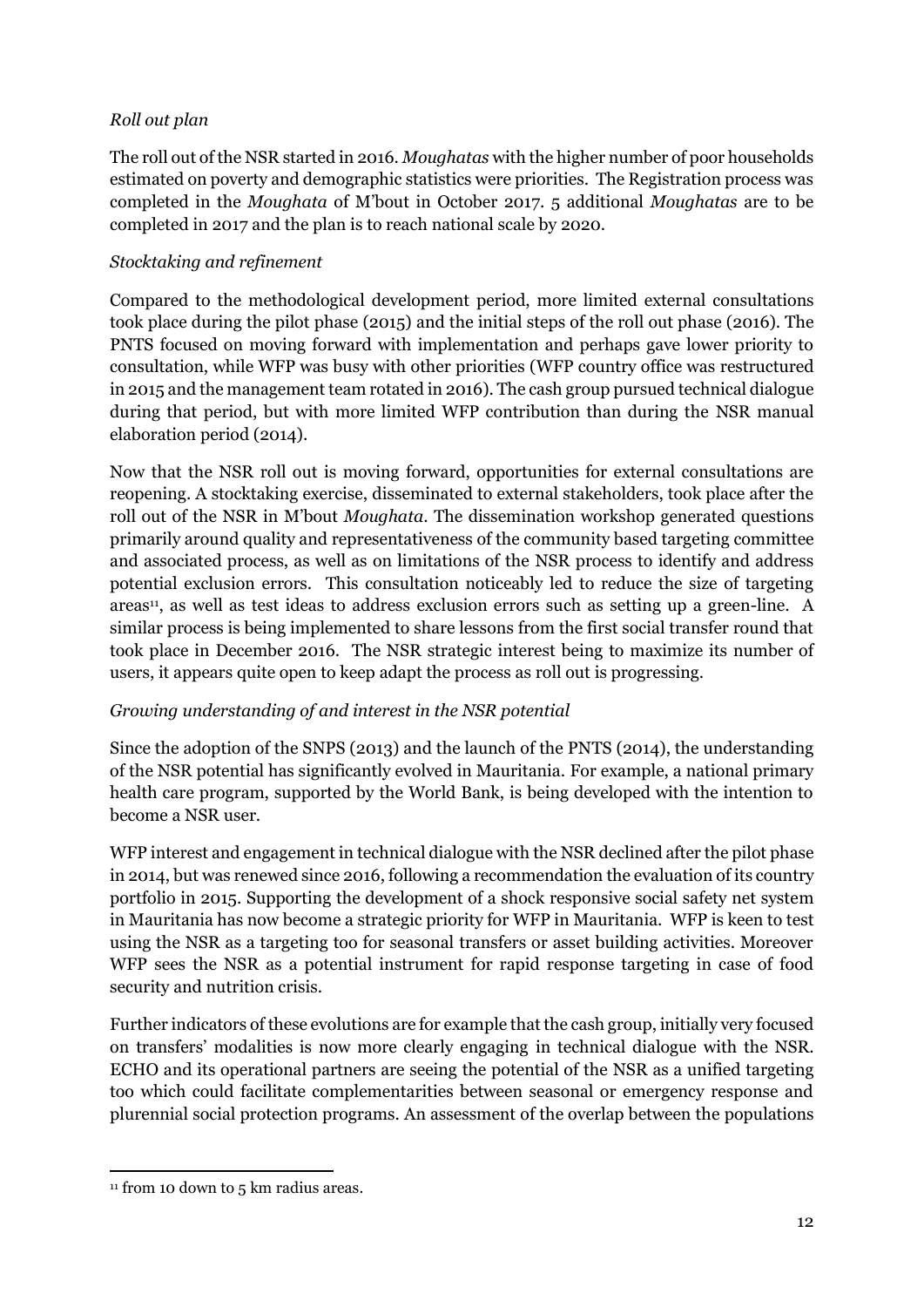registered in the NSR and populations identified through an HEA-based targeting process used by ECHO partners is planned by the *cash group* in 2017.

There is a growing understanding that use of the NSR and mobilization of targeting criteria derived from the HEA framework are not mutually exclusive.

# <span id="page-14-0"></span>**6. Lessons, opportunities and challenges ahead**

## **C***oordination and leadership*

As reported in this review, significant progresses have been made in terms of strategic alignment since 2012. The relevance of targeted social safety nets, combining social protection measures with seasonal of reactive transfers to most vulnerable populations, targeted through a unified system is clearly acknowledge by the GoM and underlined in the SCAPP. However, turning such policy commitments into programmatic changes will require considerable leadership and coordination capacities.

Since 2012, several coordination mechanisms related to social protection and emergency response have been activated:

- **2012**: Activation of Nutrition (UNICEF/WFP lead) and Food Security (FAO/UNICEF lead) Sectorial Groups (GS-N and GS-FS) and under the humanitarian coordination architecture.
- **2012**: Initiation of the "cash group", with WFP and ACF leadership, and NGO membership.
- **2013**: Creation of the steering (CP-SNPS) and technical (CT-SNPS) committee of the National Social Protection strategy chaired by the MEF and co-chaired by the MASEF.
- **2013**: Creation of the Sectorial Group "Rural Development and food security" (GS-DRSA), chaired by the Ministry of Rural Development, and supported by FAO.

Functionality and institutionalization of these coordination mechanisms vary. GS-N and GS-FS, although not formally activated as clusters, have mostly been used as coordination mechanisms for international humanitarian actors. They have regularly been used from 2012 to 2015 with OCHA support. They have lost momentum and are mostly used to convey seasonal food Security and Nutrition vulnerability analysis workshops. The GS-DRSA has never been very active, and its functionality has been affected by the split of Agriculture and Livestock ministries in 2015. Political and technical platforms associated to the SNPS have been active since 2013, although dependent on the PNTS mobilization capacity. However, NGOs representation in these forums is restricted, major actors - such as CSA - participation has been limited, and the dynamism of these fora has been very much dependent on UNICEF during the SNPS adoption process and the WB since the initiation of the PNTS. The "cash group" institutionalization is very limited, despite irregular participation of the *Tekavoul* program since 2015.

The MEF leadership and coordination, supported by UNICEF and the WB has enabled considerable progress with the SNPS implementation. However, engagement of the CSA (Food Security Commissariat) in the policy and technical dialogue related to the development and implementation of targeted social transfers is limited. Moreover, existing coordination mechanism are not allowing for sufficient technical dialogue between NGO (both national and international) and national institutions. Moreover, UNICEF is concerned about the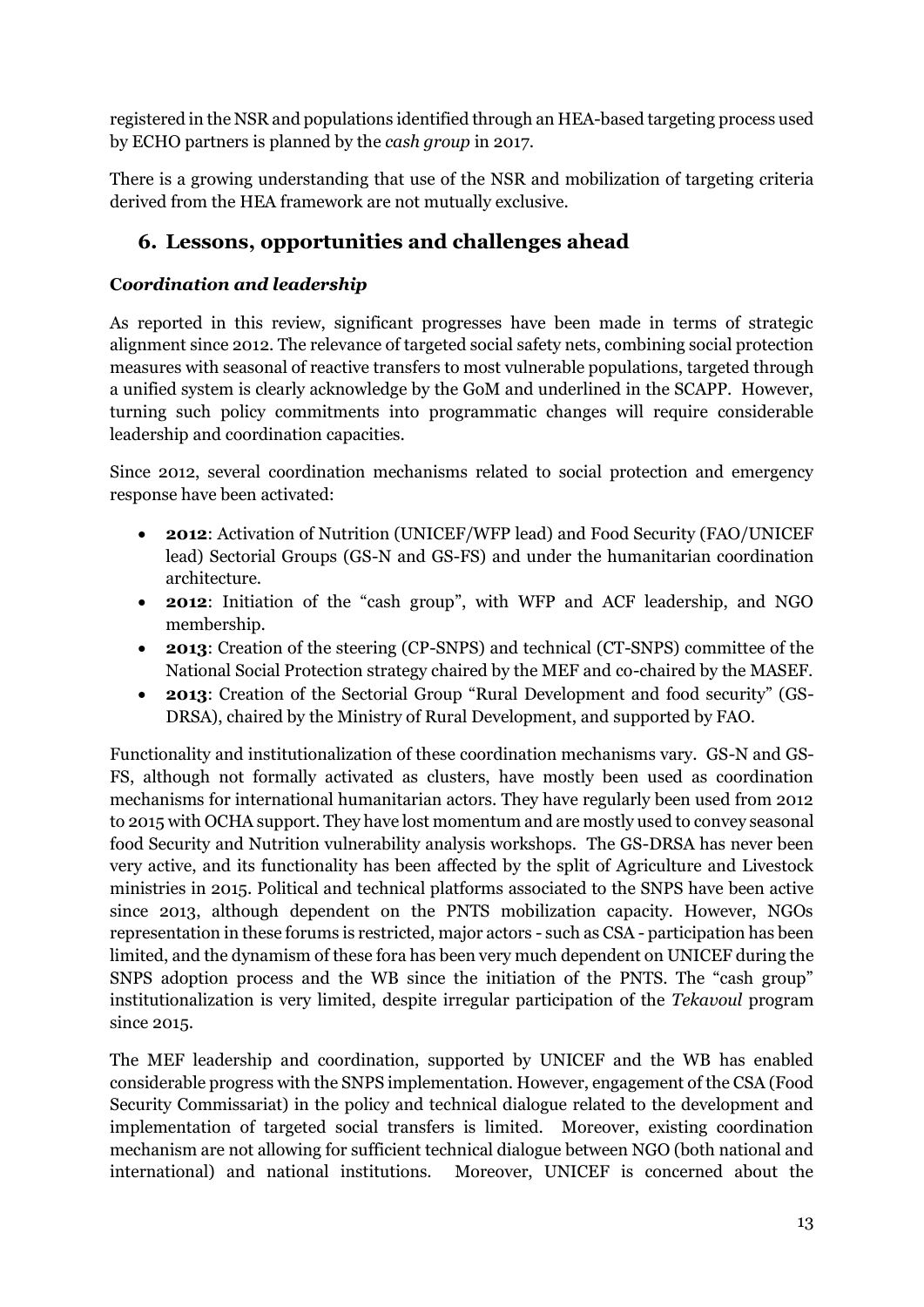implementation of the SNPS been largely concentrated on cash based safety net implementation while the strategy encompasses a much broader set of social protection instruments.

#### *Moving from a growing understanding of the NSR potential to an effective use*

Until late 2016, the NSR was still in being developed, and potential use by other partners was a potential perspective rather than an actual operational option. The availability of the NSR in M'bout and 5 additional *Moughatas* in 2017 opens new opportunities. Such opportunities becoming real, potential users are seeking reassurance on whether the NSR would actually be fit for their targeting purposes. Key questions are the following:

#### *1. Are target group of programs other than Tekavoul actually registered in the NSR?*

This is a multifaceted question as factors involved are multiple and of different nature.

- The NSR target groups have been defined on **poverty** grounds, while target groups of Food Security and nutrition interventions are usually targeted on other grounds, such as **vulnerability** criteria. In theory, there is a strong correlation between poverty and vulnerability indexes. But in practice, the NSR may not necessarily include all households targeted through other methods. For example, HEA based methods are considering context specific vulnerability measures which may lead to distorted correlation between the NSR and HEA based methods across livelihood zones.
- **Calibration of the register:** The Register was calibrated to cover the 100,000 poor households to be covered by the National Safety Net program (*Tekavoul*), complemented by a "buffer" of 50,000 households. Both the *Tekavoul* clients and the households registered in the buffer are considered included in the National Register, and as such eligible to other potential user programs. The size of the buffer is a critical element of the extent to which the National register will be adapted to potential user requirement and consultation related to the sizing of this buffer have been limited. However, until now, sizing of this buffer hasn't really involved other potential users.
- **Vulnerability based criteria** are conceived to be conjuncture sensitive. For example they include food consumption proxy which are by nature sensitive to food security inter and intra-annual variations.
- The NSR is based on an application of equity principles at national scale, implying the use of quotas defined through administrative methods and community participation is limited to identifying priority households given predetermined **quotas**. HEA based methods use **targeting criteria** based methods. This approach relies on an assumption that targeting approaches should apply right-based principles at community level and limit – at least locally – the influence of resources constraints. The two approaches have different justifications which are not questioned here, but in practice, they may lead to quite different targeting outcomes.
- The **quality of the community-based targeting process** is critical, and more so that local quotas are fixed administratively and that there may be limitations with the NSR ability to identify and address potential exclusions errors.
- **Regular updating of the NSR** is identified as apriority. Given rapid demographic changes, impacts of potential shocks, rural urban migration and other vectors of socialeconomic changes, required updating efforts are difficult to appreciate.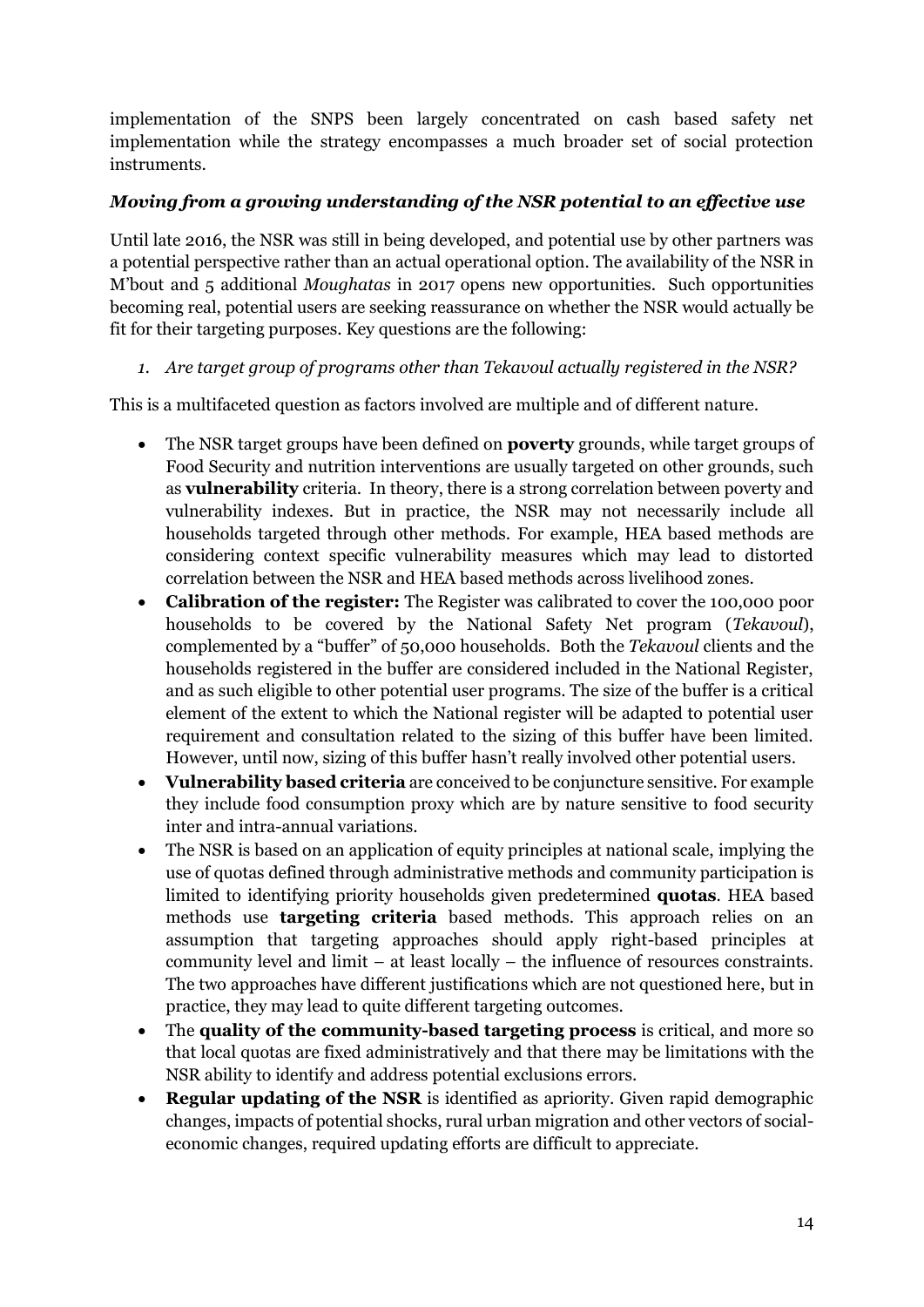#### *2. Are variables required to perform potential users targeting available in the NSR?*

In principle, this is a much more straightforward issue: basically, the data collected on household registered in the NSR needs to cover a spectrum of variable that covers the needs of its potential users for targeting purpose. There are however technical issues:

- The NSR variable list cannot change too often and such decision must be made as early as possible in the NSR development process.
- New variables will add to the initial list, which will then become longer. Lengthy questionnaires may impact on the quality of data.
- Potential users may need variables dependent on the conjuncture (e.g. food consumption proxy) or with relatively rapid changes (e.g. number of under-five children).

These are all legitimate question, which, to be addressed need strategic commitment from the NSR and potential users, as well close technical and operational cooperation. However, it is difficult to conceive that all issues can be addressed ex-ante, and actual use of the NSR by potential users, at least at small scale, is the most likely way to resolve them.

These interrogations relayed by potential users illustrate the double challenge ahead of the NSR: building trust in the NSR and enhancing the match with potential user program requirements is the objective as much as the potential outcome of actual engagement of user programs. Indeed, user pressure is likely to be important for the NSR to actually respond to related issues. Hence, strategic engagement of potential users, even at small scale is likely to be important to improve NSR gradually turn it into a tool adapted to targeting larger scale operations in the future.

#### *Clarifying the limits of the NSR*

There is a consensus that the NSR can be turned into an effective too for seasonal response targeting (provided above mentioned issues) can be fixed. However, it potential as a single targeting too for large scale emergency response is much more debatable. First because the buffer might not be appropriately calibrated to cover any kind of emergencies, and secondly because vulnerability to large scale emergencies is likely to be only partially correlated to poverty indicators and proxies used to select NSR targets. Hence using the NRS for large scale emergency response targeting might led to important exclusion errors. Such limitations are understood by most parties, but it could be useful to formalize them.

#### *Thinking through complementarities among social transfers programs*

Unifying social transfers targeting systems is not the only potential benefit associated with the NSR. Greater coherence and operational coordination between programs is the main target. The rational is to aim at delivering packages of services that both respond to objectives of single programs and are coherent with coordinated sectoral and inter-sectoral policy objectives. The ultimate scenario would be that the NSR can be used as a system that allow tracking enrolment of each registered household in each program so that program design and household targeting decisions can be adapted to benefits perceived by each household client of each program. According to the World Bank social protection expert, technical difficulties associated with tracking individual clients of each program experienced in Latin America make this goal difficult to reach.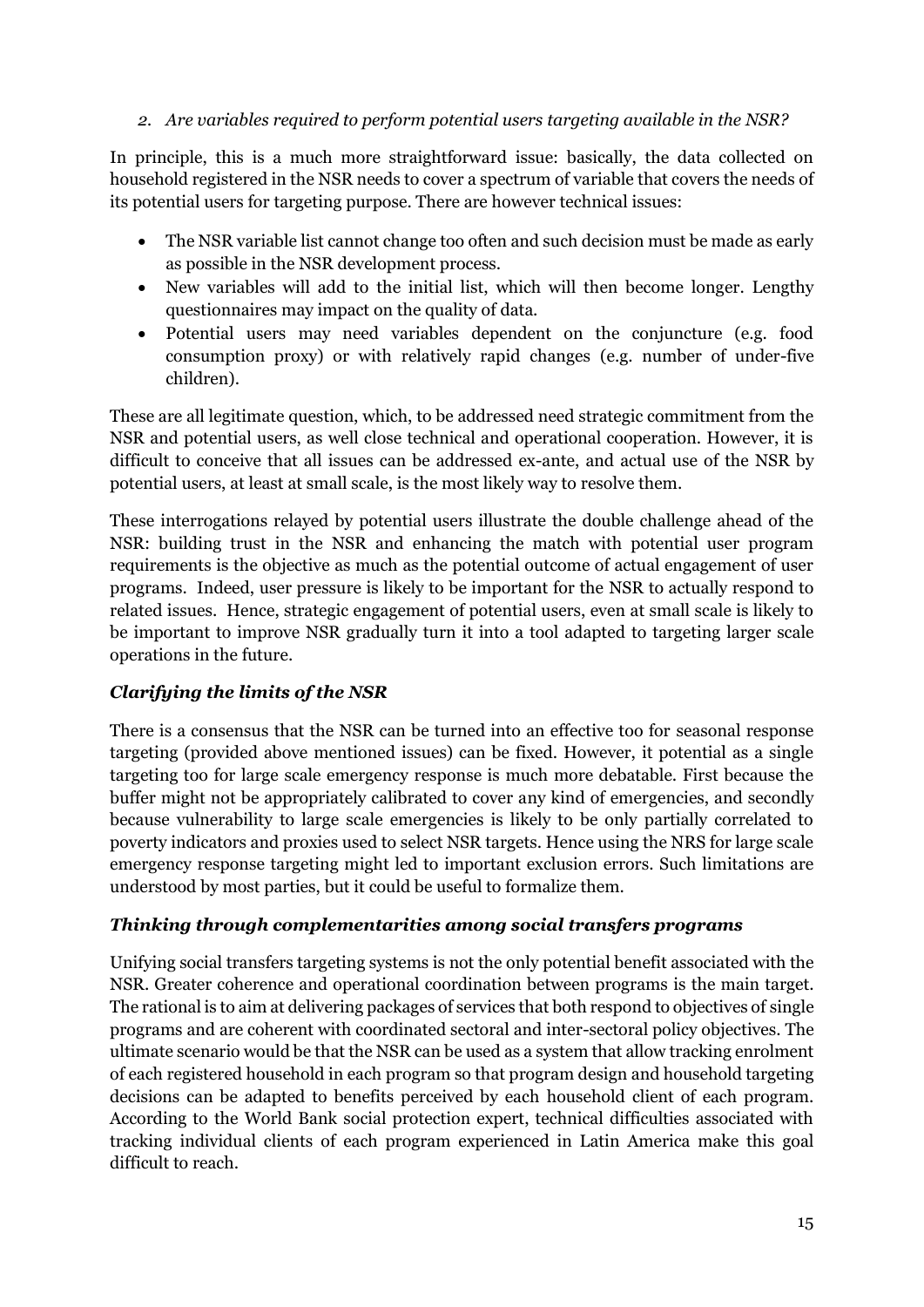However, the potential use of a single targeting system for a variety programs pursuing complementary objectives remains a major opportunity to better think through complementarities and coherence across programs. Seasonal or emergency response programs should then be able to adapt their program design (geographic and individual targeting criteria, size frequencies and number of the transfers) to the presence and design of plurennial social transfers. This strategic planning exercise should become one of the elements of an annual food and nutrition security response plan.

The reverse is also true and pluri-annual social protection programs could aim at, in the long run, adapting their design to presence or absence of predictable seasonal or emergency response mechanisms.

Overall assessment of efficiency, effectiveness and impact could be jointly organized at sectorial or inter-sectorial level.

## *Materializing potential efficiency and effectiveness gains*

Annual targeting processes are resources intensive and targeting efficiency gains are one of the important promises of the use of the NSR for seasonal or emergency response. But other efficiency and effectiveness gains can also be envisioned. Obviously, if targeting process are shortened, seasonal or emergency responses, often running late for various reasons<sup>12</sup> (funding, operational constrains) could be implemented at more optimal times of the seasonal calendar. For cash transfers programs, it is possible to think of joint transfer channels, conceived to serve multiple programs. Setting up such systems would require important operational coordination efforts, but could generate additional benefits.

## *Working on other elements of an adaptive social protection system*

A unified targeting system for preventive and transformative social protection programs and reactive safety net would be a critical step forward; however, other elements are required to build affective complementarities:

#### *Preparedness and contingency planning*

Effective seasonal and emergency responses require appreciate contingency planning. The country is neither equipped with a food and nutrition contingency plan, nor with an annual response plan. The ECOWAS/CILSS Regional Agency for Agriculture and Alimentation is planning to support member countries to prepare such contingency plans in 2018. Thinking though programmatic complementarities between the different safety net programs (see above) would be step forward toward the preparation of an annual response plan. There are opportunities from coordinated efforts with the RIMRAP (an EU funded program) to support the Country in developing such plans.

#### *Early warning system*

Activating and calibrating a seasonal or emergency response required timely, accurate, and independent information. The functionality of the national early warning system is very dependent on WFP, UNICEF and FEWSNET support. Needs for technical capacity building of

**<sup>.</sup>** <sup>12</sup> This is particularily true for postoral livelihhods for which the lean seasons starts earlier.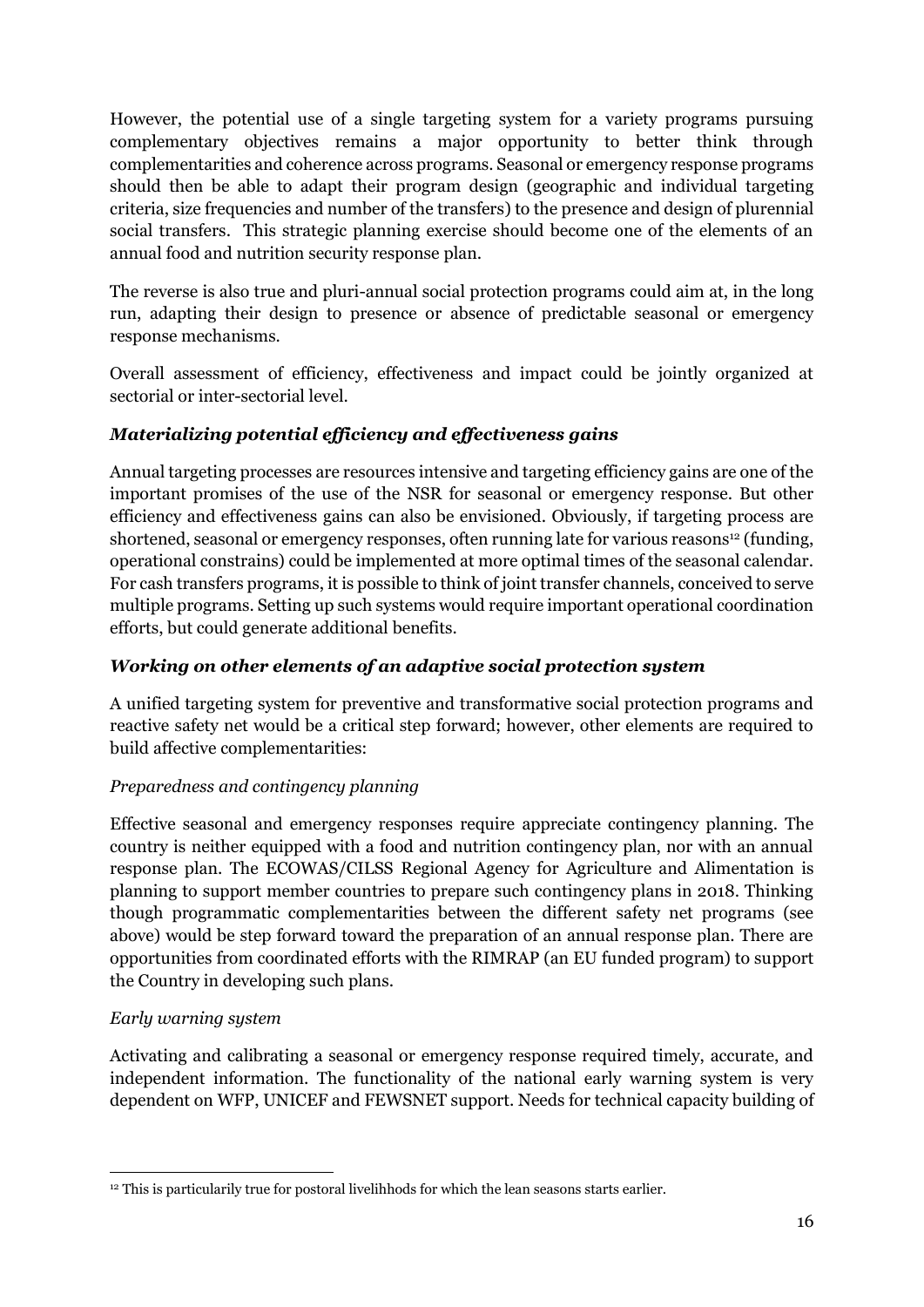OSA to play a stronger leadership role and to strengthen independent of the national EWS have been clearly identified (World Bank 2015 and earlier analyses).

#### *Financing mechanisms*

Flexible emergency funding financing mechanisms is another required element to build effective complementarities between permanent safety nets and emergency responses. Mauritania is one the first country signatory of an ARC (African Risk Capacity) agreement and already benefited from an assurance payout in 2015. This generates opportunities for coordination with the CSA on contingency planning and targeting as required by ARC. The WB and WFP can also play an important role to lead other actors to coordinate their efforts for more effective and predictable emergency responses financing mechanism (such as Saudi Arabia and Japan).

#### *Linkages with productive measures*

This review particularly focuses on complementarities between pluri-annual safety nest such as the Tekavoul program and season or emergency responses. Similar complementarities in targeting strategies can be envisaged with asset creation measures. Pilots can be envisaged within existing programs. However institutionalization is likely to be associated with additional coordination challenges, as related national institutions (e.g. Ministry of Agriculture, Ministry of Livestock) and not involved in the SNPS or in the NSR technical and policy forums.

#### *Conclusive remarks: dynamic of WFP-WB collaboration*

The collaboration between the WB and WFP related to two domains:

- *Development of NSR:* The WB was largely autonomous to support the development of the NSR by the PNTS. However, the 2012 WFP-CSA experience in Nouakchott was important for different reasons. First, the CSA-WFP experience could be used as a concrete representation of the NSR potential, which was very useful to build political adhesion. Second, building on its experience, WFP played an important technical advisory role to the early stage of the NSR development process. And third, WFP is now among the most committed partners planning to pilot the NSR for targeting purposes.
- *Social protection technical and policy dialogue*: While the WB worked very closely with the MEF and the MASEF since 2013, WFP benefits from close relationships with the CSA and other actors of the food security sector (including the cash group). WFP ability to bridge these two groups of actors was essential in 2013 - 2014 when the PNTS program was initiated, especially since NGOS were excluded from the SNPS coordination bodies. However, due to operational priorities, WFP strategic involvement in the SNPS as well as in the cash-group declined in 2015. At the same time, the WB concentrated its efforts in supporting the PNTS early stages implementation. 2016 marked a rebound in the intensity of the WB and WFP strategic collaboration on technical and policy dialogue issues. With the NSR becoming available, the PNTS getting more actively engaged with other issues related to building a shock responsive social safety nets, such as EWS, contingency planning, seasonal response planning, for which WFP has a clear comparative advantage and established partnerships.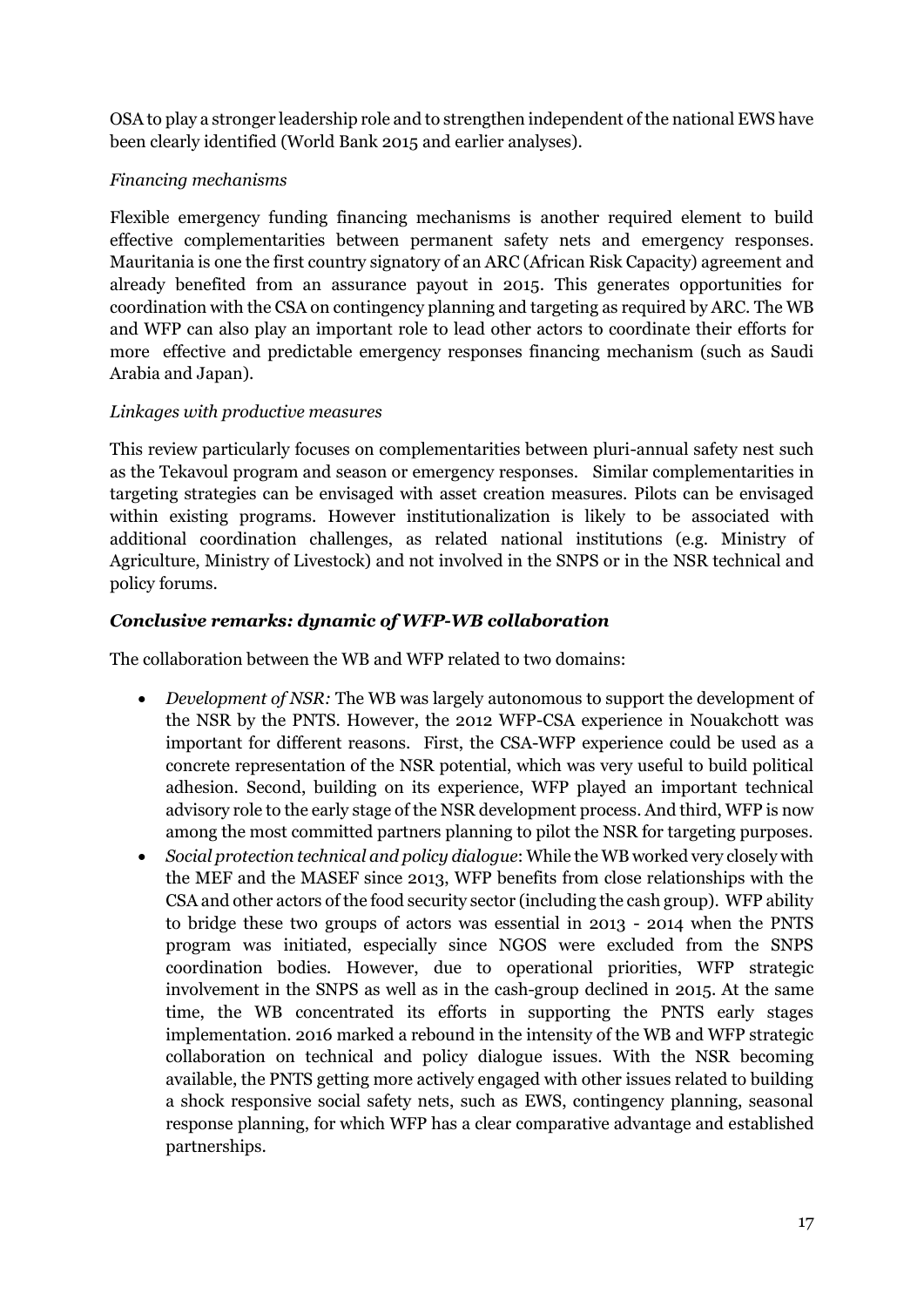The WFP/WB strategic collaboration played an important role in the PNTS implementation, and the current strategic visions are synergetic. However, the pace of such strategic collaborations is difficult to maintain. Various issues are at play such as: (1) Short term operational issue and personalities: WFP focusing on sorting out operational difficulties in 2015, while WB was focusing on PNTS implementation support. (2) The ability to autonomously pursue their priorities: while the PNTS funding is secured until 2020, WFP is increasingly facing difficulties to finance its program of work since 2014. Such an uneven position naturally tends to put the WB in a driving seat.

## <span id="page-19-0"></span>**7. Ways forward**

#### *Political and policy dialogue to strengthen national governance and accountability systems*

The SNPS and the PNTS have been envisioned as multispectral strategies and programs. Actual materialization of this vision requires further engagement of lines ministries that may become potential users of the NSR. If strengthening national food and nutrition crises prevention and management systems requires building targeted and predictable safety nets, engagement with the CSA needs to be much stronger. The WFP certainly has a specific role to play in strengthening partnerships with the CSA. This could start with reinvesting in capacity building of the OSA (leadership capacity, transparency of data collection and analysis processes, methodological developments), developing annual response planning procedures, building CSA coordination capacities, and developing stronger partnership for cash based targeted transfers.

#### *NSR to engage in sustained technical dialogue with potential users*

The roll out of the NSR and the possibilities to use it as a targeting system in the future regenerate questions on whether the NSR would actually be fit for potential users targeting purposes. Several of these questions are listed in this review. Building trust of potential users and responding to their needs are key requirements for the NSR vison to be materialized in the future. The capacity of the NSR to progressively establish a sustained technical dialogue with potential users will be determinant.

## *Moving forward with operational collaborations*

A study of the extent of the overlap between populations registered in the NSR and population identified through HEA based methodologies is planned for 2017. Similar studies, using varied methodologies have been implemented in other countries of the region and have informed further technical dialogue between equivalent of the NSR and potential users. Such studies are certainly useful. However, piloting actual use of the NSR as targeting systems by other programs than *Tekavoul* would also generate useful and complementary feedback. Moreover, it would generate complementary lessons on operational coordination challenges with the *Tekavoul* programs. It seems critical to learn such lessons in "normal" years if the NSR is to start to be used as an information platform for emergency response in next crisis years.